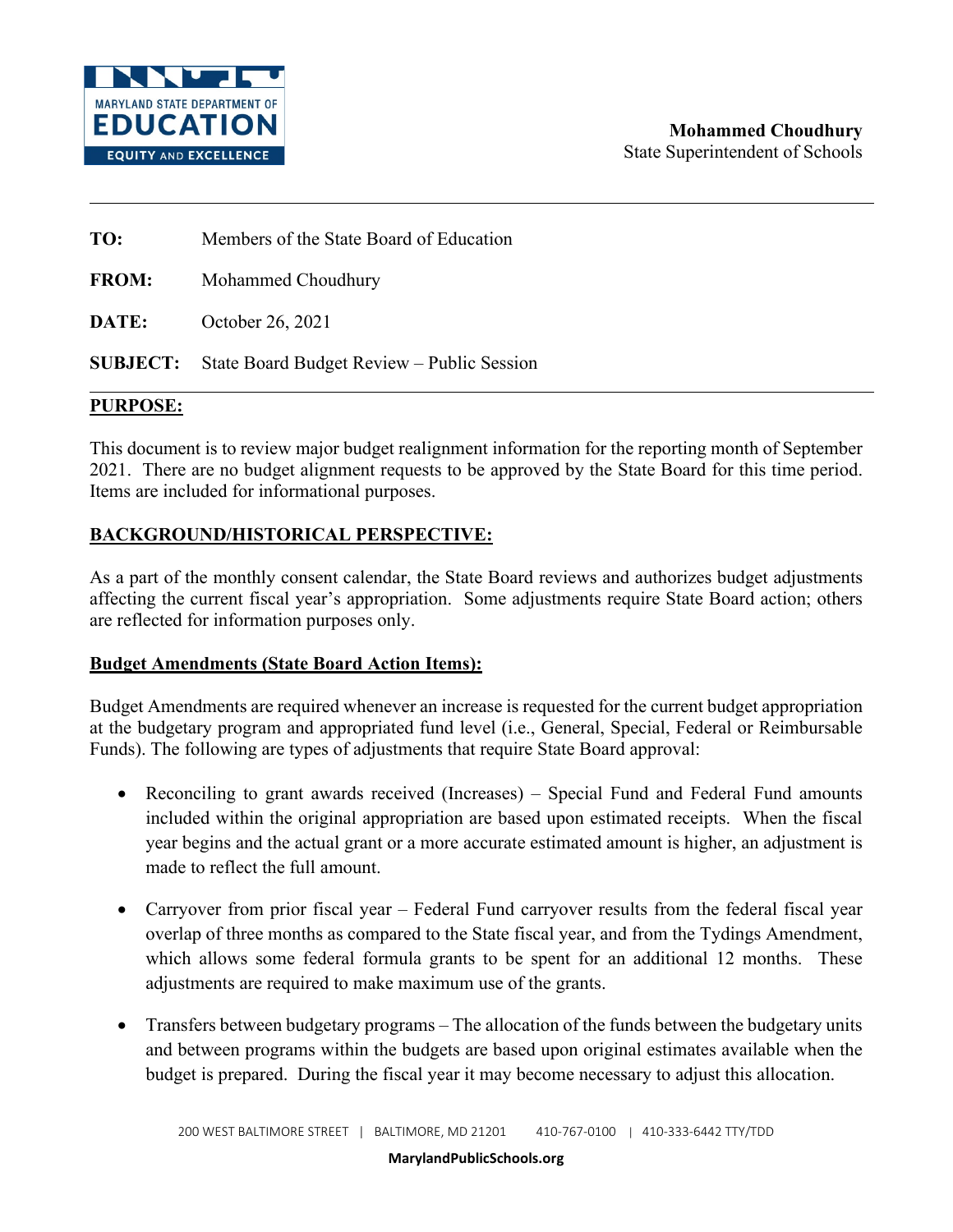Members of the State Board of Education October 26, 2021 Page 2

- Reconciling to the approved Indirect Cost rates on occasion, the actual indirect cost rates received may be materially different from the rates used in preparation of the budget. In those cases, it may be necessary to reallocate the assessment against non-State funds.
- Reorganizations Organizational changes that cross budgetary programs are reflected by a budget amendment.

# **Other Budget Adjustments (State Board Information Items):**

The following types of adjustments are shown for information purposes only:

- Recognition and Subsequent Release of Withheld Allotments Withheld Allotments are funds appropriated in an agency's budget that have been held back pending the resolution of one or more contingencies identified in the annual Budget Bill. The funds are not made available to the agency until the identified condition(s) have been met.
- Deficiency Appropriations Once Deficiency Requests are approved by the General Assembly as part of the Budget Bill, the approval is shown for information purposes.
- Reconciling to grant awards received (Decreases) The opposite of the adjustment type described above under Budget Amendments. These are decreases to the appropriation level in the agency budget to recognize lower than budgeted grant awards or Special Fund attainment.

The budget document has several sections:

- The cover memo indicates whether there are items requiring approval or information items.
- The Synopsis of Current Pending Items (if any) On an item-by-item basis this explains and justifies any items presented for State Board approval. These items are identified as numbers (i.e., Item 1, Item 2, etc.).
- The Summary of Current Pending Items (if any) This summary schedule reflects the amount by budgetary program of each of the approval items.
- The Synopsis of Information Items (if any) On an item-by-item basis this explains and justifies any items presented for State Board information. These items are identified as letters (i.e., Item A, Item B, etc.).
- The Summary of Information Items (if any) This summary schedule reflects the amount by budgetary program of each of the information items.
- The Budget Adjustment Detail This schedule presents information regarding the overall budget status and the effects of the adjustments being presented in the current month. The schedule presents the budget by Budgetary Unit (i.e., Headquarters, Aid to Education, Funding for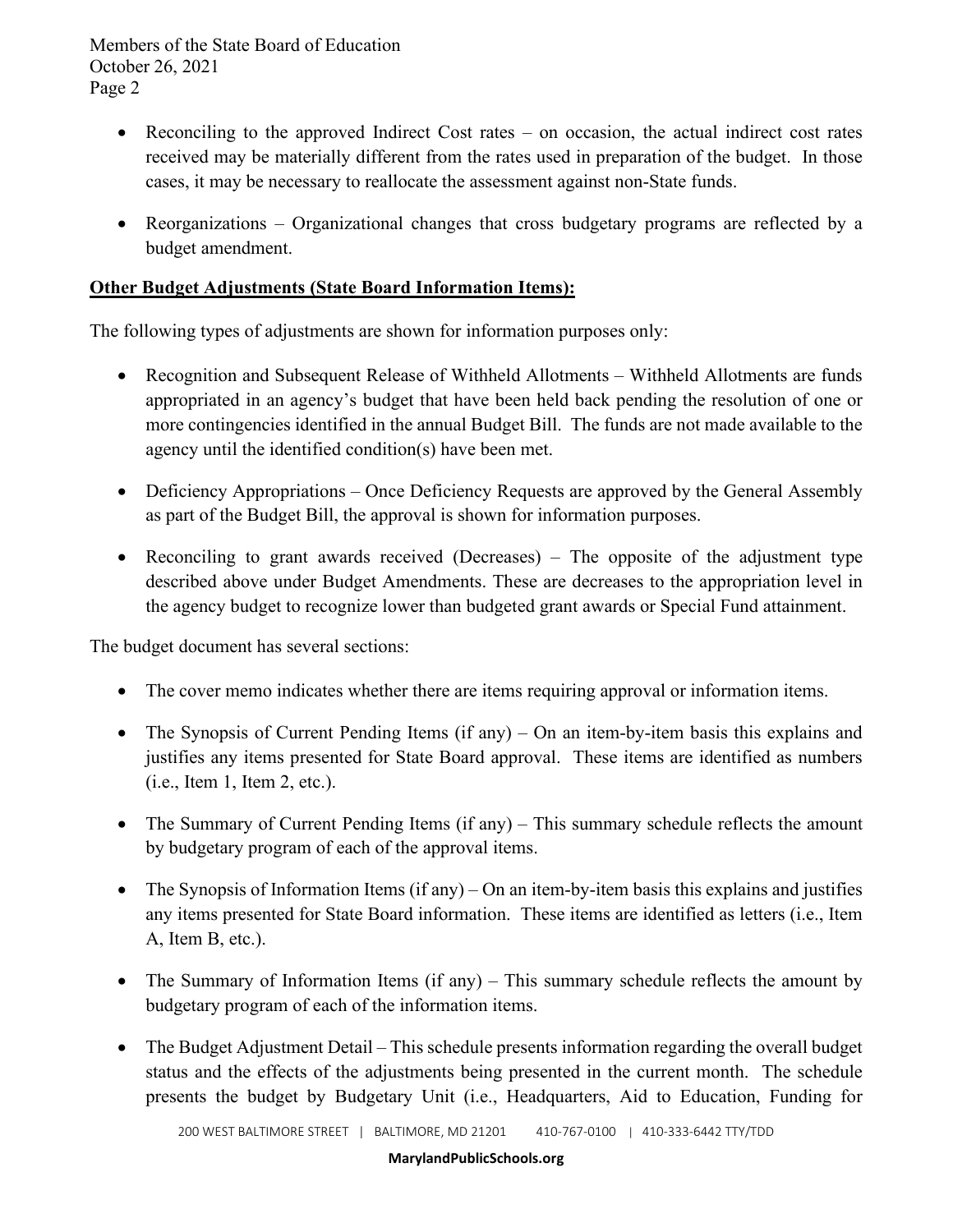Members of the State Board of Education October 26, 2021 Page 3

> Educational Organizations, Children's Cabinet Interagency Fund and the Maryland Longitudinal Data System Center, Maryland Center for School Safety, Interagency Commission on School Construction, and the Office of Inspector General of Education), by budgetary program and by appropriated fund. The columns reflect the following information:

- o The first column reflects the program and fund titles.
- o The second column, "Original Appropriation," reflects the original appropriation level for the fiscal year.
- o The next two columns, "Approved Adjustments," reflect adjustments that have already been made to the budget. The "DBM" column reflects adjustments made to the official appropriation level. The "MSDE" column includes those adjustments as well as decreases that would not be reflected in the official appropriation.
- o The following two columns entitled "Approved Appropriation" reflect the sum of the original appropriation and the approved adjustments for DBM and MSDE, respectively.
- o The next two columns reflect pending budget amendments:
	- " "Prior" shows pending amendments that have been before the State Board in an earlier month but have not yet been approved; and
	- "Current" shows the items being presented to the State Board for the review/approval period.
- o The final column shows the Information Item adjustments.

# **ACTION:**

No action is required. There are no budget alignment requests to be approved by the State Board for this time period. The following pages are included for information on the current budget status.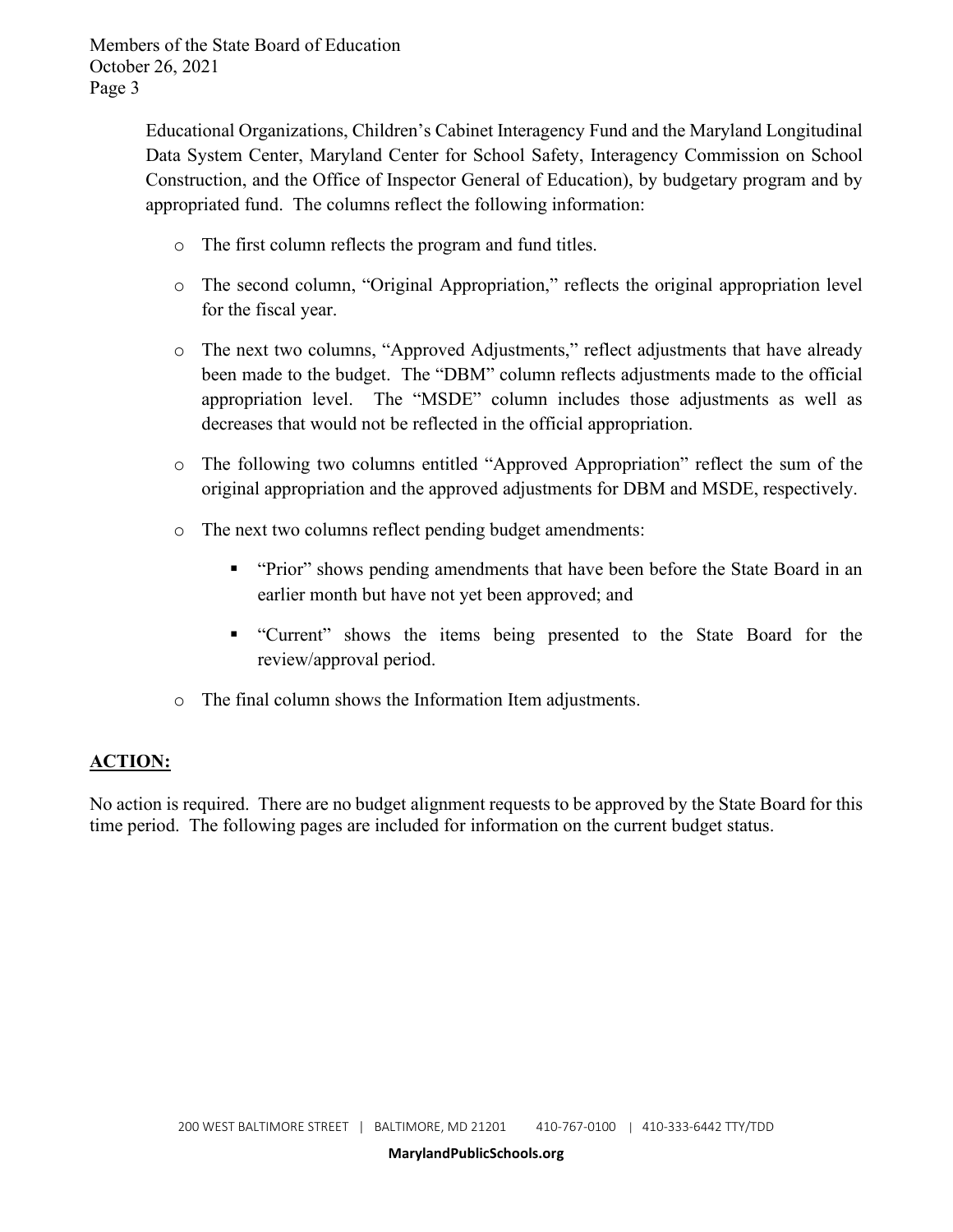# *SYNOPSIS of CURRENT INFORMATION ITEMS For the Reporting Month of September 2021*

# *ITEM A*

There are no General Fund adjustments to report at this time.

# *ITEM B*

There are no Special Fund adjustments to report at this time.

# *ITEM C*

There are no Federal Fund adjustments to report at this time.

# *ITEM D*

There are no Reimburseable Fund adjustments to report at this time.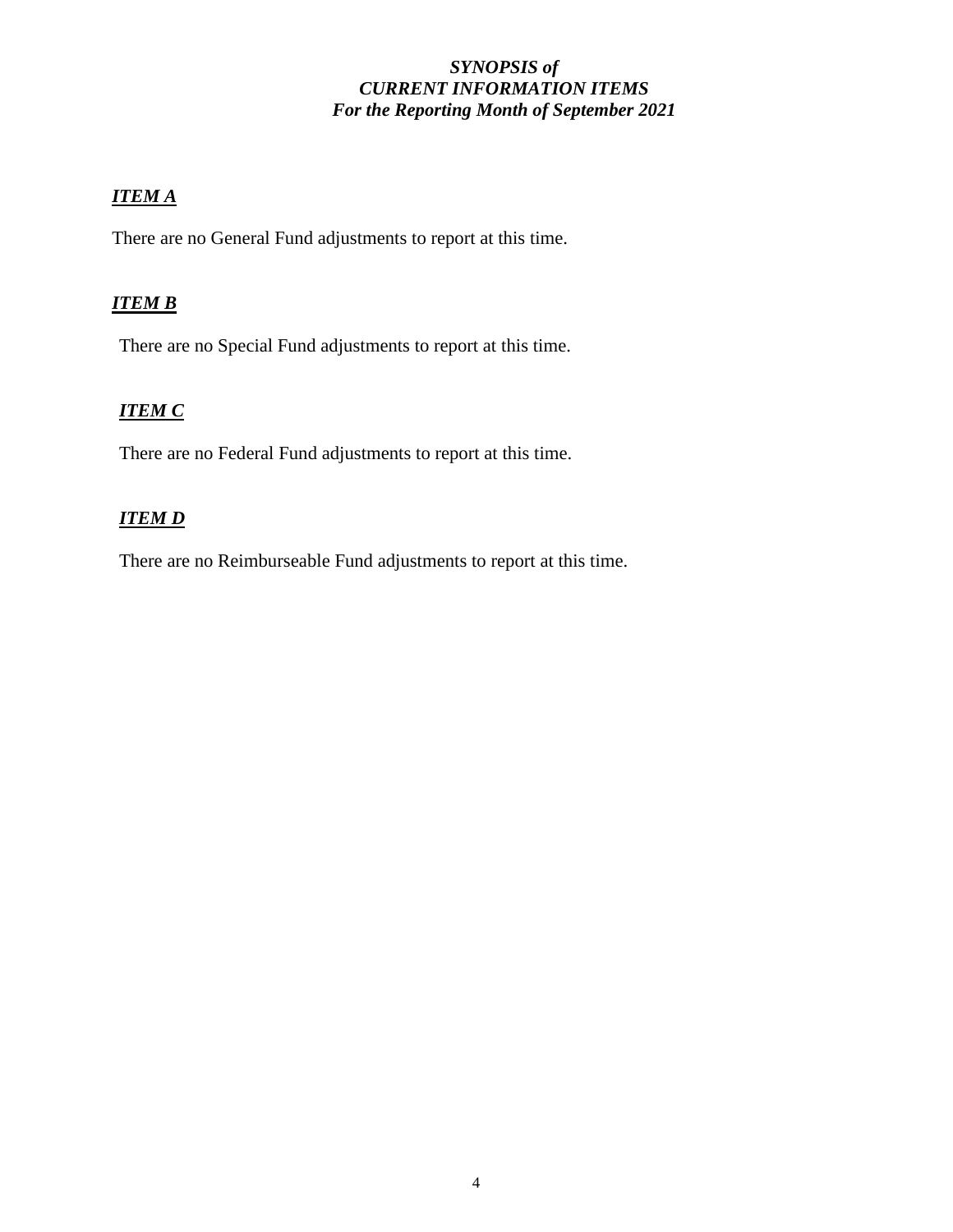# *FISCAL YEAR 2022*

Document No: 2022 - 3

# *Major Budget Realignment Request*

Date Prepared: 10/14/21 *Headquarters* Board Approval Date: \_\_\_\_\_\_\_\_\_\_\_\_\_\_\_\_

|                                            | Original      |             |                             |             |                               |          |                                  | <b>Current</b>     |
|--------------------------------------------|---------------|-------------|-----------------------------|-------------|-------------------------------|----------|----------------------------------|--------------------|
| <b>Program/Revenue Source</b>              | Appropriation |             | <b>Approved Adjustments</b> |             | <b>Approved Appropriation</b> |          | <b>Budget Amendments Pending</b> | <b>Information</b> |
|                                            |               | <b>MSDE</b> | <b>DBM</b>                  | <b>MSDE</b> | <b>DBM</b>                    | Prior    | <b>Current</b>                   | <b>Items</b>       |
| <b>Office of the State</b>                 |               |             |                             |             |                               |          |                                  |                    |
| Superintendent (01)                        |               |             |                             |             |                               |          |                                  |                    |
|                                            |               |             |                             |             |                               |          |                                  |                    |
|                                            | 10,529,842    | (5,649)     | (5,649)                     | 10,524,193  | 10,524,193                    |          | $\Omega$                         |                    |
|                                            | 2,145,332     | 3,676       | 3,676                       | 2,149,008   | 2,149,008                     |          |                                  |                    |
|                                            | 2,649,880     | 9,947       | 9,947                       | 2,659,827   | 2,659,827                     |          |                                  |                    |
| Reimbursable                               | 6.965         | 1.334       | 1,334                       | 8,299       | 8,299                         |          |                                  |                    |
|                                            | 15,332,019    | 9,308       | 9,308                       | 15,341,327  | 15,341,327                    |          | $\Omega$                         |                    |
| Div of Business Services (02)              |               |             |                             |             |                               |          |                                  |                    |
|                                            | 487,923       | 6,097       | 6,097                       | 494,020     | 494,020                       | $\Omega$ | $\Omega$                         |                    |
|                                            | 37,875        | $\Omega$    | $\Omega$                    | 37,875      | 37,875                        |          |                                  |                    |
|                                            | 6,051,853     | 203,244     | 203,244                     | 6,255,097   | 6,255,097                     |          |                                  |                    |
| Reimbursable                               | 0             | $\Omega$    | $\Omega$                    | $\Omega$    | $\Omega$                      |          |                                  |                    |
|                                            | 6,577,651     | 209,341     | 209,341                     | 6,786,992   | 6,786,992                     | $\Omega$ | $\Omega$                         |                    |
| Div of Accountability, and Assessment (04) |               |             |                             |             |                               |          |                                  |                    |
|                                            | 37, 161, 431  | 19,474      | 19,474                      | 37,180,905  | 37,180,905                    |          | $\Omega$                         |                    |
|                                            | 520,743       | 8,316       | 8,316                       | 529,059     | 529,059                       |          |                                  |                    |
|                                            | 15,740,707    | 34,037      | 34,037                      | 15,774,744  | 15,774,744                    |          |                                  |                    |
| Reimbursable                               | 228,125       | $\Omega$    | $\Omega$                    | 228,125     | 228,125                       |          |                                  |                    |
|                                            | 53,651,006    | 61,827      | 61,827                      | 53,712,833  | 53,712,833                    | $\Omega$ | $\Omega$                         |                    |
| Office of Information Technology (05)      |               |             |                             |             |                               |          |                                  |                    |
|                                            | 7,763,513     | 7,889       | 7,889                       | 7,771,402   | 7,771,402                     |          | $\Omega$                         |                    |
|                                            | 155,981       | $\Omega$    | $\Omega$                    | 155,981     | 155,981                       |          |                                  |                    |
|                                            | 3,871,688     | 17,039      | 17,039                      | 3,888,727   | 3,888,727                     |          |                                  |                    |
| Reimbursable                               | 14,214        | $\Omega$    | $\Omega$                    | 14,214      | 14,214                        |          |                                  |                    |
|                                            | 11,805,396    | 24,928      | 24,928                      | 11,830,324  | 11,830,324                    |          |                                  |                    |
|                                            |               |             |                             |             |                               |          |                                  |                    |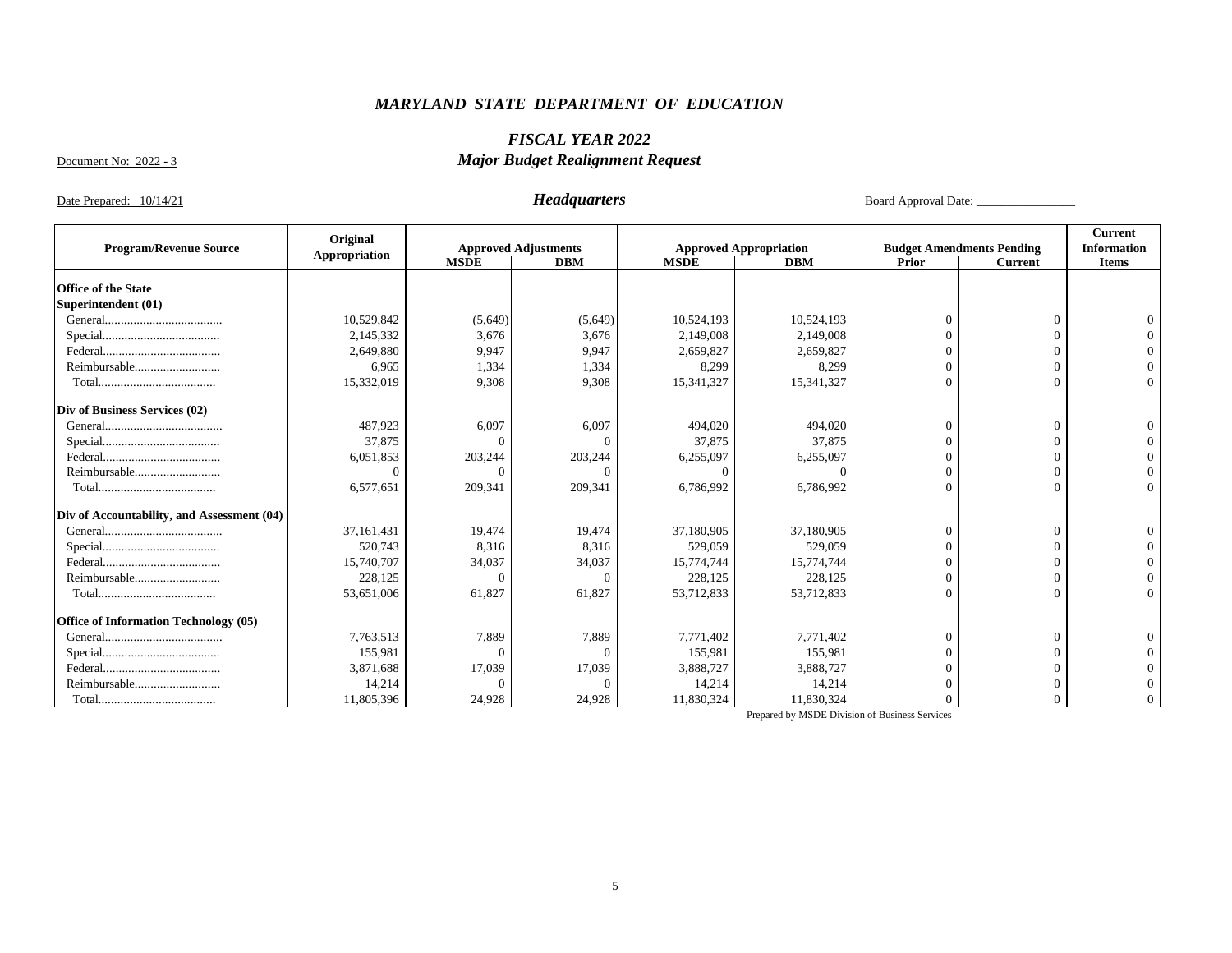### *FISCAL YEAR 2022 Major Budget Realignment Request*

Document No: 2022 - 3

Date Prepared: 10/14/21 *Headquarters* Board Approval Date: \_\_\_\_\_\_\_\_\_\_\_\_\_\_\_\_\_\_\_\_

|                                         | Original              |                |                                           |             |                                             |            |                                                    | <b>Current</b>                     |
|-----------------------------------------|-----------------------|----------------|-------------------------------------------|-------------|---------------------------------------------|------------|----------------------------------------------------|------------------------------------|
| <b>Program/Revenue Source</b>           | Appropriation         | <b>MSDE</b>    | <b>Approved Adjustments</b><br><b>DBM</b> | <b>MSDE</b> | <b>Approved Appropriation</b><br><b>DBM</b> | Prior      | <b>Budget Amendments Pending</b><br><b>Current</b> | <b>Information</b><br><b>Items</b> |
| <b>Major Information Technology</b>     |                       |                |                                           |             |                                             |            |                                                    |                                    |
| <b>Development Projects (06)</b>        |                       |                |                                           |             |                                             |            |                                                    |                                    |
|                                         | $\Omega$              | $\Omega$       |                                           |             |                                             |            | $\Omega$                                           |                                    |
|                                         | $\Omega$              | $\Omega$       |                                           | $\Omega$    |                                             |            | $\Omega$                                           |                                    |
|                                         |                       | $\Omega$       |                                           | 9,000,000   | 9,000,000                                   |            | $\Omega$                                           |                                    |
| Reimbursable                            | 9,000,000<br>$\Omega$ | $\Omega$       |                                           |             |                                             |            | $\Omega$                                           |                                    |
|                                         |                       |                |                                           |             |                                             |            |                                                    |                                    |
|                                         | 9,000,000             |                |                                           | 9,000,000   | 9,000,000                                   |            |                                                    |                                    |
| Office of School & Community            |                       |                |                                           |             |                                             |            |                                                    |                                    |
| <b>Nutrition Programs (07)</b>          |                       |                |                                           |             |                                             |            |                                                    |                                    |
|                                         | 261,318               | $\Omega$       |                                           | 261,318     | 261,318                                     | $\Omega$   | $\Omega$                                           |                                    |
|                                         | $\Omega$              | $\Omega$       |                                           | $\Omega$    | $\Omega$                                    | $\Omega$   | $\Omega$                                           |                                    |
|                                         | 9,869,099             | 37,431         | 37,431                                    | 9,906,530   | 9,906,530                                   | $\Omega$   | $\Omega$                                           |                                    |
| Reimbursable                            | $\Omega$              | $\Omega$       |                                           |             |                                             | $\Omega$   | $\Omega$                                           |                                    |
|                                         | 10,130,417            | 37,431         | 37,431                                    | 10,167,848  | 10,167,848                                  | $\Omega$   |                                                    |                                    |
| Div of Early Childhood Development (10) |                       |                |                                           |             |                                             |            |                                                    |                                    |
|                                         | 12,963,995            | 96,699         | 96,699                                    | 13,060,694  | 13,060,694                                  | $\Omega$   | $\Omega$                                           |                                    |
|                                         | $\Omega$              | $\Omega$       |                                           |             |                                             | $\Omega$   |                                                    |                                    |
|                                         | 50,207,769            | 31,051,825     | 31,051,825                                | 81,259,594  | 81,259,594                                  | $\Omega$   | $\Omega$                                           |                                    |
| Reimbursable                            | $\Omega$              | $\Omega$       |                                           | $\Omega$    | $\Omega$                                    | $\Omega$   | $\Omega$                                           |                                    |
|                                         | 63,171,764            | 31,148,524     | 31,148,524                                | 94,320,288  | 94,320,288                                  | $\Omega$   | $\Omega$                                           |                                    |
| Div of Curriculum, Assessment and       |                       |                |                                           |             |                                             |            |                                                    |                                    |
| <b>Accountability (11)</b>              |                       |                |                                           |             |                                             |            |                                                    |                                    |
|                                         | 1,817,336             | 26,530         | 26,530                                    | 1,843,866   | 1,843,866                                   |            | $\Omega$                                           |                                    |
|                                         | 1,507,079             | 14,478         | 14,478                                    | 1,521,557   | 1,521,557                                   |            |                                                    |                                    |
|                                         | 5,906,620             | 59,358         | 59,358                                    | 5,965,978   | 5,965,978                                   | 4,532,144  | $\Omega$                                           |                                    |
| Reimbursable                            | 113,701               | $\overline{0}$ | $\Omega$                                  | 113,701     | 113,701                                     |            | $\Omega$                                           |                                    |
|                                         | 9,344,736             | 100,366        | 100,366                                   | 9,445,102   | 9,445,102                                   | 4,532,144  | $\Omega$                                           |                                    |
| Div of Student, Family, and School      |                       |                |                                           |             |                                             |            |                                                    |                                    |
| Support (12)                            |                       |                |                                           |             |                                             |            |                                                    |                                    |
|                                         | 2,208,959             | 35,198         | 35,198                                    | 2,244,157   | 2,244,157                                   | $\theta$   | $\Omega$                                           |                                    |
|                                         | 126,170               | $\Omega$       | $\Omega$                                  | 126,170     | 126,170                                     | $\Omega$   |                                                    |                                    |
|                                         | 7,933,190             | 16,306         | 16,306                                    | 7,949,496   | 7,949,496                                   | 30,413,830 |                                                    |                                    |
| Reimbursable                            | $\Omega$              | $\Omega$       | $\Omega$                                  | $\Omega$    | $\Omega$                                    | $\Omega$   | $\Omega$                                           |                                    |
|                                         | 10,268,319            | 51,504         | 51,504                                    | 10,319,823  | 10,319,823                                  | 30,413,830 | $\Omega$                                           |                                    |
|                                         |                       |                |                                           |             |                                             |            |                                                    |                                    |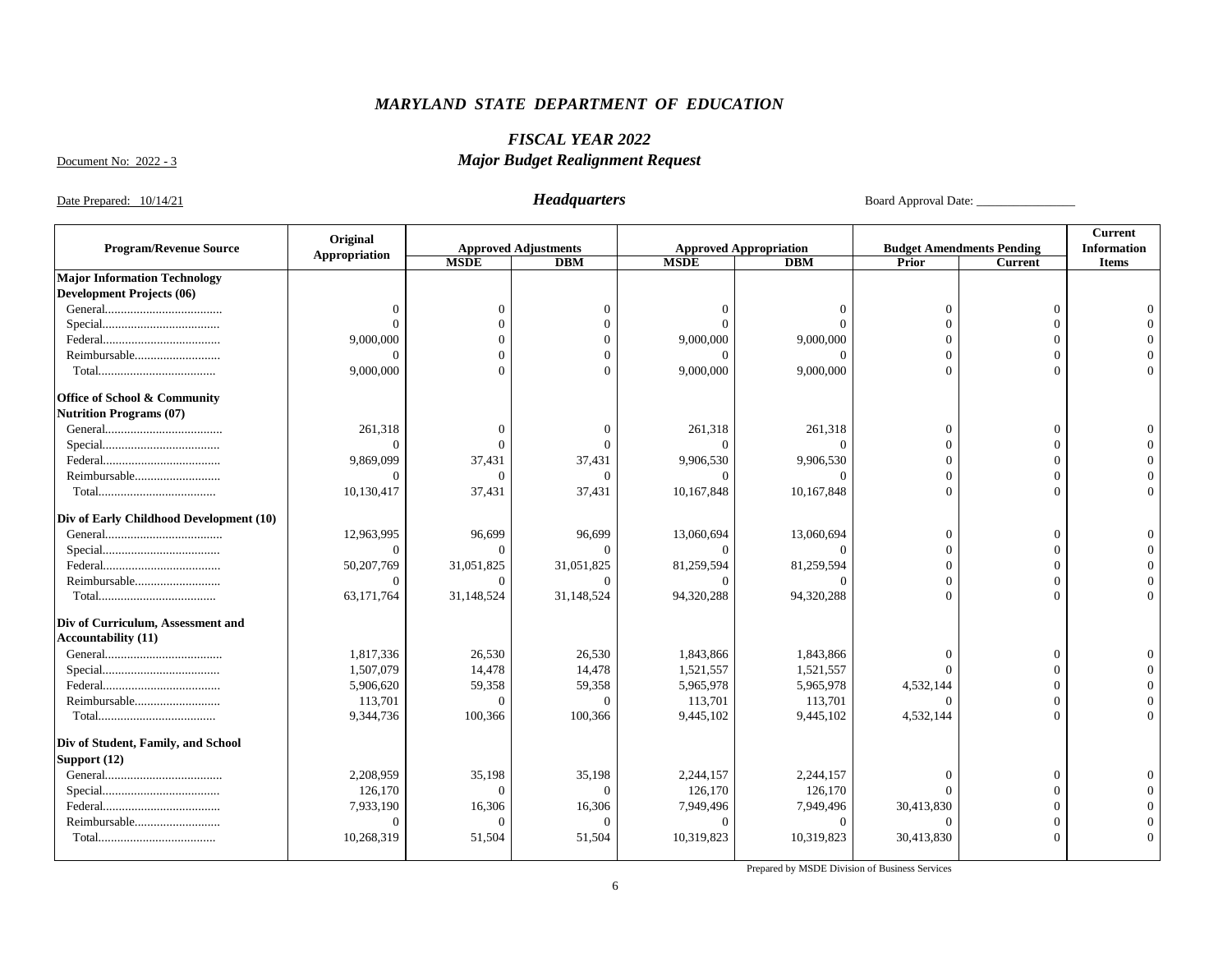### *FISCAL YEAR 2022 Major Budget Realignment Request*

Document No: 2022 - 3

Date Prepared: 10/14/21 *Headquarters* Board Approval Date: \_\_\_\_\_\_\_\_\_\_\_\_\_\_\_\_\_\_\_\_

|                                             | Original      |             |                             |             |                               |            |                                  | <b>Current</b>     |
|---------------------------------------------|---------------|-------------|-----------------------------|-------------|-------------------------------|------------|----------------------------------|--------------------|
| <b>Program/Revenue Source</b>               | Appropriation |             | <b>Approved Adjustments</b> |             | <b>Approved Appropriation</b> |            | <b>Budget Amendments Pending</b> | <b>Information</b> |
|                                             |               | <b>MSDE</b> | DBM                         | <b>MSDE</b> | DBM                           | Prior      | <b>Current</b>                   | <b>Items</b>       |
| Div of Special Education/                   |               |             |                             |             |                               |            |                                  |                    |
| <b>Early Intervention Svcs (13)</b>         |               |             |                             |             |                               |            |                                  |                    |
|                                             | 580,653       | 5,962       | 5,962                       | 586,615     | 586,615                       |            | -C                               |                    |
|                                             | 1,560,233     | 15,423      | 15,423                      | 1,575,656   | 1,575,656                     |            |                                  |                    |
|                                             | 10,258,833    | 97,681      | 97,681                      | 10,356,514  | 10,356,514                    |            |                                  |                    |
| Reimbursable                                | 160,000       |             |                             | 160,000     | 160,000                       |            |                                  |                    |
|                                             | 12,559,719    | 119,066     | 119,066                     | 12,678,785  | 12,678,785                    |            |                                  |                    |
| Div of Career and College Readiness (14)    |               |             |                             |             |                               |            |                                  |                    |
|                                             | 2,403,898     | 39,340      | 39,340                      | 2,443,238   | 2,443,238                     |            | $\sqrt{ }$                       |                    |
|                                             | $\Omega$      | $\Omega$    |                             | $\Omega$    | $\Omega$                      |            |                                  |                    |
|                                             | 2,584,701     | 21,618      | 21,618                      | 2,606,319   | 2,606,319                     | 16,500,000 |                                  |                    |
| Reimbursable                                |               | $\Omega$    |                             |             | $^{\circ}$                    |            |                                  |                    |
|                                             | 4,988,599     | 60,958      | 60,958                      | 5,049,557   | 5,049,557                     | 16,500,000 |                                  |                    |
| Juvenile Svcs Ed Program (15)               |               |             |                             |             |                               |            |                                  |                    |
|                                             | 16,300,667    | 577,729     | 577,729                     | 16,878,396  | 16,878,396                    |            | $\Omega$                         |                    |
|                                             | $\Omega$      |             |                             | $\Omega$    | $\Omega$                      |            |                                  |                    |
|                                             | 3,469,036     | 23,701      | 23,701                      | 3,492,737   | 3,492,737                     | 1,000,000  |                                  |                    |
| Reimbursable                                | 2,902,625     | 81,620      | 81,620                      | 2,984,245   | 2,984,245                     | $\Omega$   |                                  |                    |
|                                             | 22,672,328    | 683,050     | 683,050                     | 23,355,378  | 23, 355, 378                  | 1,000,000  |                                  |                    |
| Div of Certification and Accreditation (18) |               |             |                             |             |                               |            |                                  |                    |
|                                             | 2,552,354     | 38,332      | 38,332                      | 2,590,686   | 2,590,686                     |            | $\Omega$                         |                    |
|                                             | 392,961       | 2,906       | 2,906                       | 395,867     | 395,867                       |            |                                  |                    |
|                                             | 138,363       | 2,236       | 2,236                       | 140,599     | 140,599                       |            |                                  |                    |
| Reimbursable                                |               | $\Omega$    |                             | $\Omega$    | $\Omega$                      | $\Omega$   |                                  |                    |
|                                             | 3,083,678     | 43,474      | 43,474                      | 3,127,152   | 3,127,152                     | $\Omega$   |                                  |                    |
|                                             |               |             |                             |             |                               |            |                                  |                    |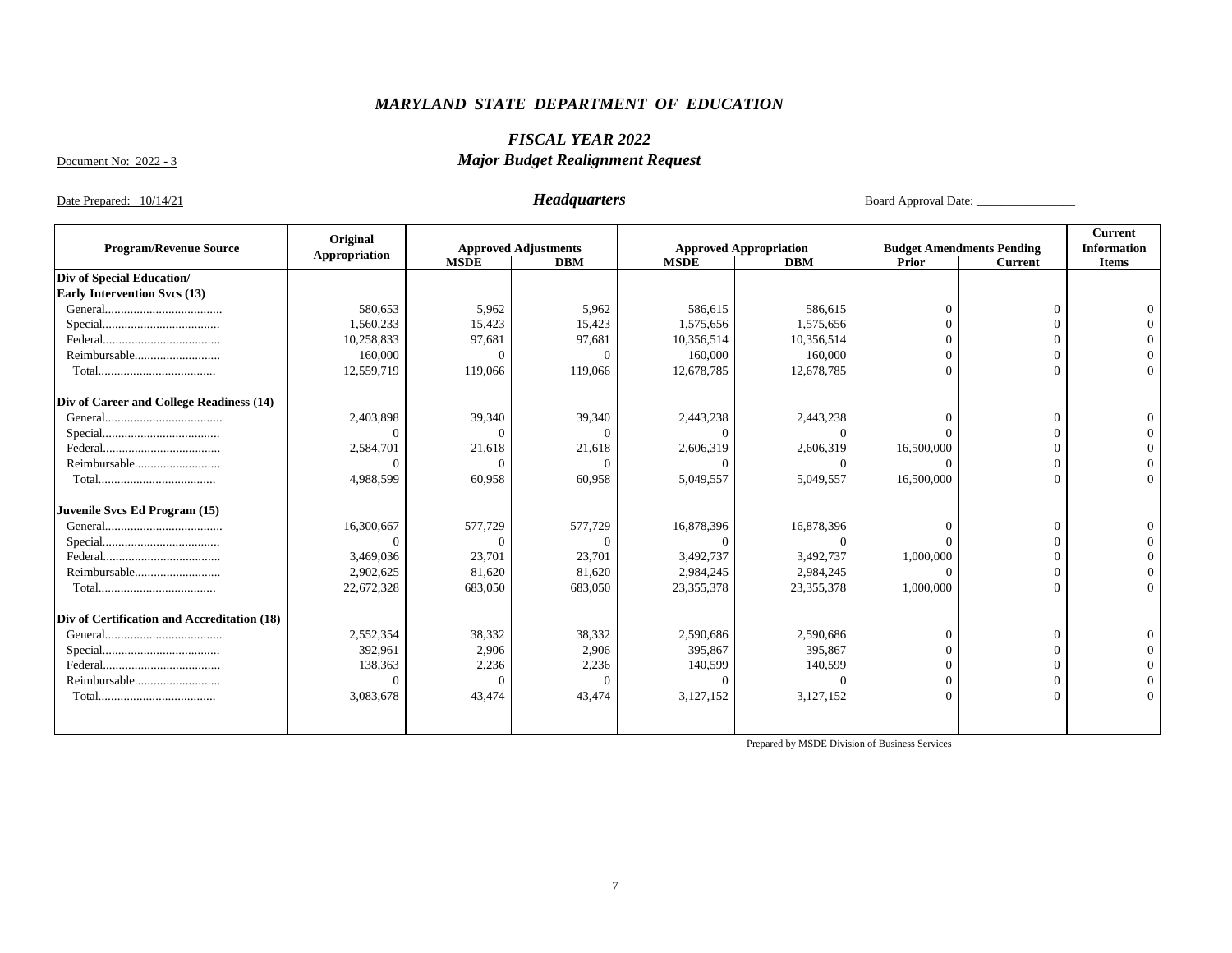### *FISCAL YEAR 2022 Major Budget Realignment Request*

Document No: 2022 - 3

Date Prepared: 10/14/21 *Headquarters* Board Approval Date: \_\_\_\_\_\_\_\_\_\_\_\_\_\_\_\_

|                                        | Original      |             |                             |             |                               |       |                                  | Current            |
|----------------------------------------|---------------|-------------|-----------------------------|-------------|-------------------------------|-------|----------------------------------|--------------------|
| <b>Program/Revenue Source</b>          | Appropriation |             | <b>Approved Adjustments</b> |             | <b>Approved Appropriation</b> |       | <b>Budget Amendments Pending</b> | <b>Information</b> |
|                                        |               | <b>MSDE</b> | <b>DBM</b>                  | <b>MSDE</b> | <b>DBM</b>                    | Prior | Current                          | <b>Items</b>       |
|                                        |               |             |                             |             |                               |       |                                  |                    |
| <b>DORS Headquarters (20)</b>          |               |             |                             |             |                               |       |                                  |                    |
|                                        | 1,579,289     | 23,709      | 23,709                      | 1,602,998   | 1,602,998                     |       | $\Omega$                         | $\Omega$           |
|                                        | 110,000       | $\Omega$    |                             | 110,000     | 110,000                       |       | $\Omega$                         |                    |
|                                        | 14,172,651    | 116,140     | 116,140                     | 14,288,791  | 14,288,791                    |       | $\Omega$                         |                    |
| Reimbursable                           | $\theta$      | $\Omega$    | $\Omega$                    | $\Omega$    | $\Omega$                      |       | $\Omega$                         |                    |
|                                        | 15,861,940    | 139,849     | 139,849                     | 16,001,789  | 16,001,789                    |       | $\Omega$                         | $\Omega$           |
| <b>DORS Client Services (21)</b>       |               |             |                             |             |                               |       |                                  |                    |
|                                        | 10,351,804    | 35,084      | 35,084                      | 10,386,888  | 10,386,888                    |       | $\mathbf{0}$                     | $\Omega$           |
|                                        | $\Omega$      | $\Omega$    | $\Omega$                    | $\Omega$    | $\Omega$                      |       | $\Omega$                         |                    |
|                                        | 33,612,855    | 212,386     | 212,386                     | 33,825,241  | 33,825,241                    |       | $\Omega$                         |                    |
| Reimbursable                           | $\Omega$      | $\Omega$    | ∩                           | $\Omega$    |                               |       | $\Omega$                         |                    |
|                                        | 43,964,659    | 247,470     | 247,470                     | 44,212,129  | 44,212,129                    |       | $\Omega$                         | $\Omega$           |
| <b>DORS Workforce &amp; Technology</b> |               |             |                             |             |                               |       |                                  |                    |
| Center $(22)$                          |               |             |                             |             |                               |       |                                  |                    |
|                                        | 1,768,881     | 35,791      | 35,791                      | 1,804,672   | 1,804,672                     | 0     | $\Omega$                         | $\Omega$           |
|                                        | $\Omega$      | $\Omega$    |                             | $\Omega$    |                               |       | $\Omega$                         |                    |
|                                        | 8,315,821     | 139,427     | 139,427                     | 8,455,248   | 8,455,248                     |       | $\Omega$                         |                    |
| Reimbursable                           | $\Omega$      | $\Omega$    | C                           | $\Omega$    | $\Omega$                      |       |                                  |                    |
|                                        | 10,084,702    | 175,218     | 175,218                     | 10,259,920  | 10,259,920                    |       | $\Omega$                         | $\Omega$           |
|                                        |               |             |                             |             |                               |       |                                  |                    |
|                                        |               |             |                             |             |                               |       |                                  |                    |
|                                        |               |             |                             |             |                               |       |                                  |                    |
|                                        |               |             |                             |             |                               |       |                                  |                    |
|                                        |               |             |                             |             |                               |       |                                  |                    |
|                                        |               |             |                             |             |                               |       |                                  |                    |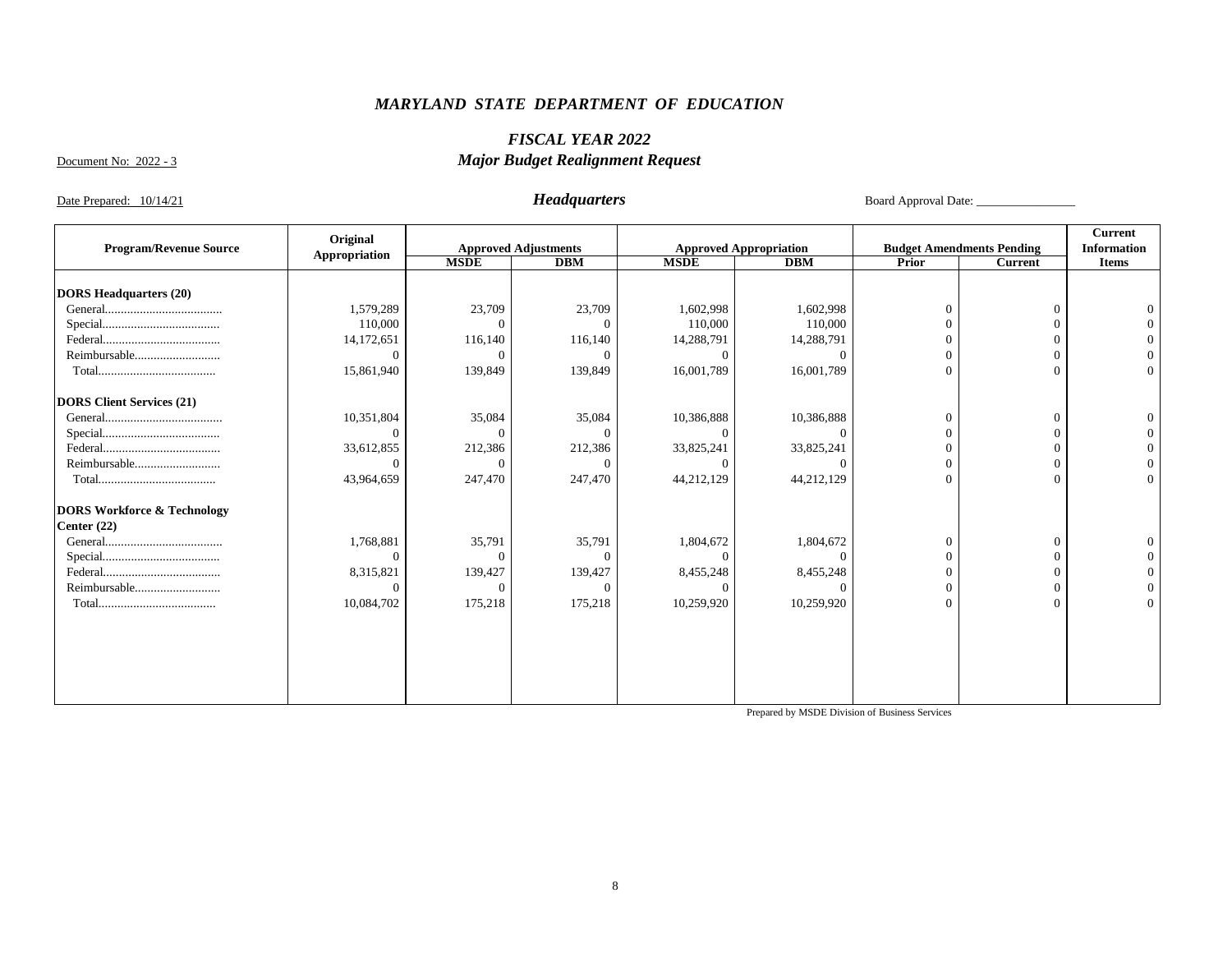### *FISCAL YEAR 2022 Major Budget Realignment Request*

Document No: 2022 - 3

Date Prepared: 10/14/21 *Headquarters* Board Approval Date: \_\_\_\_\_\_\_\_\_\_\_\_\_\_\_\_\_\_\_\_

|                                                  | Original      |              |                             |             |                               |            |                                  | <b>Current</b>     |
|--------------------------------------------------|---------------|--------------|-----------------------------|-------------|-------------------------------|------------|----------------------------------|--------------------|
| <b>Program/Revenue Source</b>                    | Appropriation |              | <b>Approved Adjustments</b> |             | <b>Approved Appropriation</b> |            | <b>Budget Amendments Pending</b> | <b>Information</b> |
|                                                  |               | <b>MSDE</b>  | DBM                         | <b>MSDE</b> | DBM                           | Prior      | <b>Current</b>                   | <b>Items</b>       |
|                                                  |               |              |                             |             |                               |            |                                  |                    |
| <b>DORS Disability Determination Svcs (23)</b>   |               |              |                             |             |                               |            |                                  |                    |
|                                                  | $\Omega$      | $\Omega$     |                             | $\Omega$    |                               | $\Omega$   | $\Omega$                         |                    |
|                                                  | $\Omega$      |              |                             |             |                               |            |                                  |                    |
|                                                  | 43,882,471    | 363,961      | 363,961                     | 44,246,432  | 44,246,432                    |            |                                  |                    |
| Reimbursable                                     | $\Omega$      | ∩            | $\Omega$                    | $\Omega$    | 0                             | $\Omega$   |                                  |                    |
|                                                  | 43,882,471    | 363,961      | 363,961                     | 44,246,432  | 44,246,432                    | $\Omega$   |                                  |                    |
| <b>DORS Blindness &amp; Vision Services (24)</b> |               |              |                             |             |                               |            |                                  |                    |
|                                                  | 1,441,207     | 7,699        | 7,699                       | 1,448,906   | 1,448,906                     | $\Omega$   | $\Omega$                         |                    |
|                                                  | 3,932,892     | 12,847       | 12,847                      | 3,945,739   | 3,945,739                     |            |                                  |                    |
|                                                  | 4,481,495     | 36,327       | 36,327                      | 4,517,822   | 4,517,822                     |            |                                  |                    |
| Reimbursable                                     | $\Omega$      | $\Omega$     | $\Omega$                    | $\Omega$    | $\Omega$                      | $\Omega$   |                                  |                    |
|                                                  | 9,855,594     | 56,873       | 56,873                      | 9,912,467   | 9,912,467                     | $\Omega$   | $\Omega$                         | $\Omega$           |
| <b>SUMMARY TOTAL</b>                             |               |              |                             |             |                               |            |                                  |                    |
|                                                  | 110,173,070   | 949,884      | 949,884                     | 111,122,954 | 111,122,954                   |            | $\Omega$                         |                    |
|                                                  | 10,489,266    | 57,646       | 57,646                      | 10,546,912  | 10,546,912                    |            |                                  |                    |
|                                                  | 232, 147, 032 | 32,442,664   | 32,442,664                  | 264,589,696 | 264,589,696                   | 52,445,974 |                                  |                    |
| Reimbursable                                     | 3,425,630     | 82,954       | 82,954                      | 3,508,584   | 3,508,584                     |            |                                  |                    |
|                                                  |               |              |                             |             |                               |            |                                  |                    |
| GRAND TOTAL                                      | 356,234,998   | 33, 533, 148 | 33, 533, 148                | 389,768,146 | 389,768,146                   | 52,445,974 | $\Omega$                         |                    |
|                                                  |               |              |                             |             |                               |            |                                  |                    |
|                                                  |               |              |                             |             |                               |            |                                  |                    |
|                                                  |               |              |                             |             |                               |            |                                  |                    |
|                                                  |               |              |                             |             |                               |            |                                  |                    |
|                                                  |               |              |                             |             |                               |            |                                  |                    |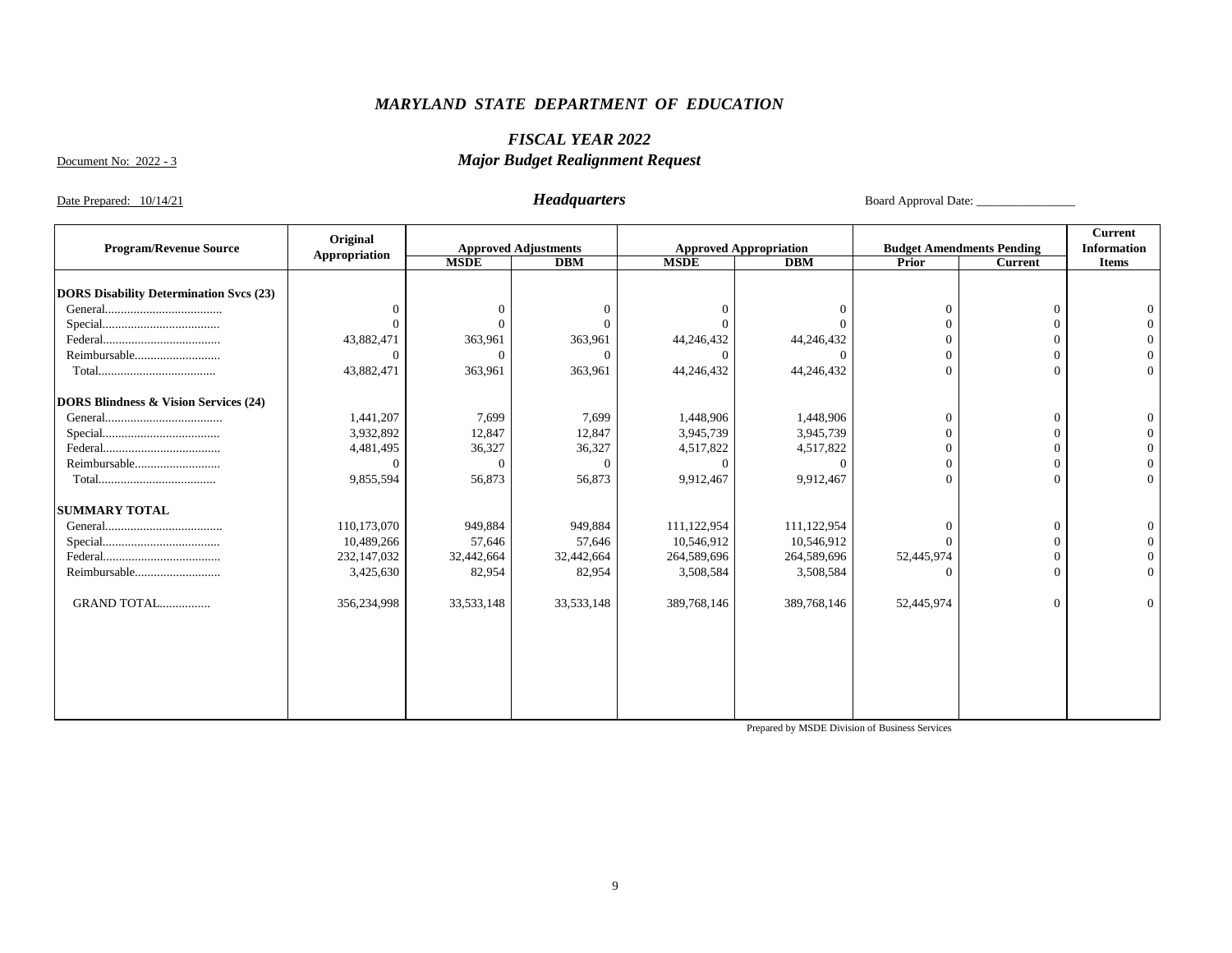### *FISCAL YEAR 2022 Major Budget Realignment Request*

Document No: 2022 - 3

Date Prepared: 10/14/21 *Aid to Education* Board Approval Date: \_\_\_\_\_\_\_\_\_\_\_\_\_\_\_\_

| <b>Program/Revenue Source</b>                 | Original      | <b>Approved Adjustments</b> |     |               | <b>Approved Appropriation</b> |          | <b>Budget Amendments Pending</b> | Current<br><b>Information</b> |
|-----------------------------------------------|---------------|-----------------------------|-----|---------------|-------------------------------|----------|----------------------------------|-------------------------------|
|                                               | Appropriation | <b>MSDE</b>                 | DBM | <b>MSDE</b>   | DBM                           | Prior    | <b>Current</b>                   | <b>Items</b>                  |
|                                               |               |                             |     |               |                               |          |                                  |                               |
| <b>State Share of Foundation Program (01)</b> |               |                             |     |               |                               |          |                                  |                               |
|                                               | 3,244,452,319 | $\Omega$                    | 0   | 3,244,452,319 | 3,244,452,319                 | $\Omega$ | $\Omega$                         |                               |
|                                               | 168,882,000   |                             |     | 168,882,000   | 168,882,000                   |          |                                  |                               |
|                                               |               | $\Omega$                    |     |               |                               |          |                                  |                               |
| Reimbursable                                  |               | $\Omega$                    |     |               |                               |          |                                  |                               |
|                                               |               | $\Omega$                    |     |               |                               |          |                                  |                               |
|                                               | 3,413,334,319 |                             |     | 3,413,334,319 | 3,413,334,319                 |          |                                  |                               |
| <b>Compensatory Education (02)</b>            |               |                             |     |               |                               |          |                                  |                               |
|                                               | 1,286,664,932 | $\theta$                    |     | 1,286,664,932 | 1,286,664,932                 | $\Omega$ | $\Omega$                         |                               |
|                                               |               | $\Omega$                    |     |               |                               |          |                                  |                               |
|                                               |               | $\Omega$                    |     |               |                               |          |                                  |                               |
| Reimbursable                                  |               | $\Omega$                    |     |               |                               |          |                                  |                               |
|                                               | ,286,664,932  | $\Omega$                    |     | 1,286,664,932 | 1,286,664,932                 | $\Omega$ | $\Omega$                         |                               |
| <b>Aid For Local Employee Fringe</b>          |               |                             |     |               |                               |          |                                  |                               |
| Benefits (03)                                 |               |                             |     |               |                               |          |                                  |                               |
|                                               | 778,950,779   | $\Omega$                    |     | 778,950,779   | 778,950,779                   |          | $\Omega$                         |                               |
|                                               |               | $\Omega$                    |     |               |                               |          |                                  |                               |
|                                               |               | $\Omega$                    |     |               |                               |          |                                  |                               |
| Reimbursable                                  |               | $\Omega$                    |     |               |                               |          |                                  |                               |
|                                               | 778,950,779   | $\Omega$                    |     | 778,950,779   | 778,950,779                   | $\Omega$ |                                  |                               |
| <b>Children at Risk (04)</b>                  |               |                             |     |               |                               |          |                                  |                               |
|                                               | 10,930,964    | $\theta$                    |     | 10,930,964    | 10,930,964                    | $\Omega$ | $\Omega$                         |                               |
|                                               | 5,295,514     | $\Omega$                    |     | 5,295,514     | 5,295,514                     |          |                                  |                               |
|                                               | 33,622,730    | $\Omega$                    |     | 33,622,730    | 33,622,730                    |          |                                  |                               |
| Reimbursable                                  |               | $\Omega$                    |     |               |                               |          |                                  |                               |
|                                               | 49,849,208    |                             |     | 49,849,208    | 49,849,208                    |          |                                  |                               |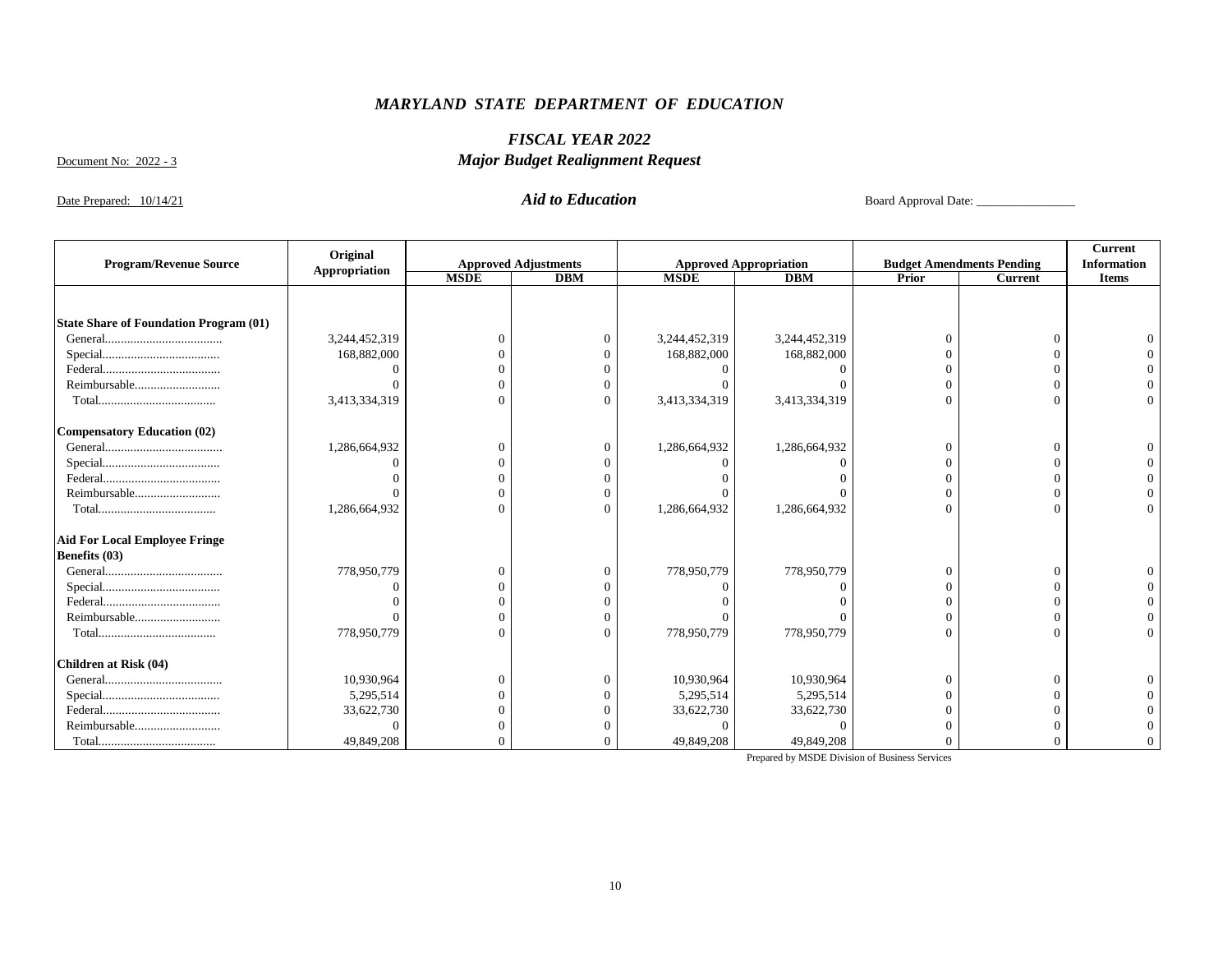### *FISCAL YEAR 2022 Major Budget Realignment Request*

Document No: 2022 - 3

Date Prepared: 10/14/21 *Aid to Education* Board Approval Date: \_\_\_\_\_\_\_\_\_\_\_\_\_\_\_\_

|                                                    | Original      |             |                             |             |                               |                |                                  | <b>Current</b>     |
|----------------------------------------------------|---------------|-------------|-----------------------------|-------------|-------------------------------|----------------|----------------------------------|--------------------|
| <b>Program/Revenue Source</b>                      | Appropriation |             | <b>Approved Adjustments</b> |             | <b>Approved Appropriation</b> |                | <b>Budget Amendments Pending</b> | <b>Information</b> |
|                                                    |               | <b>MSDE</b> | <b>DBM</b>                  | <b>MSDE</b> | <b>DBM</b>                    | Prior          | <b>Current</b>                   | <b>Items</b>       |
|                                                    |               |             |                             |             |                               |                |                                  |                    |
| <b>Formula Programs for</b>                        |               |             |                             |             |                               |                |                                  |                    |
| <b>Specific Populations (05)</b>                   |               |             |                             |             |                               |                |                                  |                    |
|                                                    | 2,000,000     |             |                             | 2,000,000   | 2,000,000                     | $\Omega$       |                                  |                    |
|                                                    |               |             |                             |             |                               |                |                                  |                    |
|                                                    |               |             |                             |             |                               | $\Omega$       |                                  |                    |
| Reimbursable                                       |               | ſ           |                             |             |                               | $\Omega$       |                                  |                    |
|                                                    | 2,000,000     | $\sqrt{ }$  |                             | 2,000,000   | 2,000,000                     | $\Omega$       |                                  |                    |
| <b>MD Prekindergarten</b>                          |               |             |                             |             |                               |                |                                  |                    |
| <b>Expansion Program Financing Fund (06)</b>       |               |             |                             |             |                               |                |                                  |                    |
|                                                    | $\Omega$      | C           |                             | $\Omega$    | $\Omega$                      | $\overline{0}$ |                                  |                    |
|                                                    | 26,644,000    | ſ           |                             | 26,644,000  | 26,644,000                    | $\Omega$       |                                  |                    |
|                                                    |               | ſ           |                             |             |                               | $\Omega$       |                                  |                    |
| Reimbursable                                       |               |             |                             |             |                               | $\Omega$       |                                  |                    |
|                                                    | 26,644,000    | $\sqrt{ }$  |                             | 26,644,000  | 26,644,000                    | $\Omega$       |                                  |                    |
| <b>Students w/Disabilities (07)</b>                |               |             |                             |             |                               |                |                                  |                    |
|                                                    | 476,917,666   | ſ           |                             | 476,917,666 | 476,917,666                   | $\Omega$       |                                  |                    |
|                                                    |               |             |                             |             |                               |                |                                  |                    |
|                                                    |               |             |                             |             |                               | $\Omega$       |                                  |                    |
| Reimbursable                                       | $\Omega$      | ſ           |                             |             |                               | $\Omega$       |                                  |                    |
|                                                    | 476,917,666   | $\sqrt{ }$  |                             | 476,917,666 | 476,917,666                   | $\Omega$       |                                  |                    |
| <b>Assistance to States for Educating Students</b> |               |             |                             |             |                               |                |                                  |                    |
| w/Disabilities (08)                                |               |             |                             |             |                               |                |                                  |                    |
|                                                    |               | C           |                             |             |                               | $\Omega$       |                                  |                    |
|                                                    | $\Omega$      | $\sqrt{ }$  |                             |             |                               | $\Omega$       |                                  |                    |
|                                                    | 220,913,934   | ſ           |                             | 220,913,934 | 220,913,934                   | 61,794,375     |                                  |                    |
| Reimbursable                                       | $\Omega$      |             |                             |             | $\Omega$                      | $\Omega$       |                                  |                    |
|                                                    | 220,913,934   |             |                             | 220,913,934 | 220,913,934                   | 61,794,375     |                                  |                    |
|                                                    |               |             |                             |             |                               |                |                                  |                    |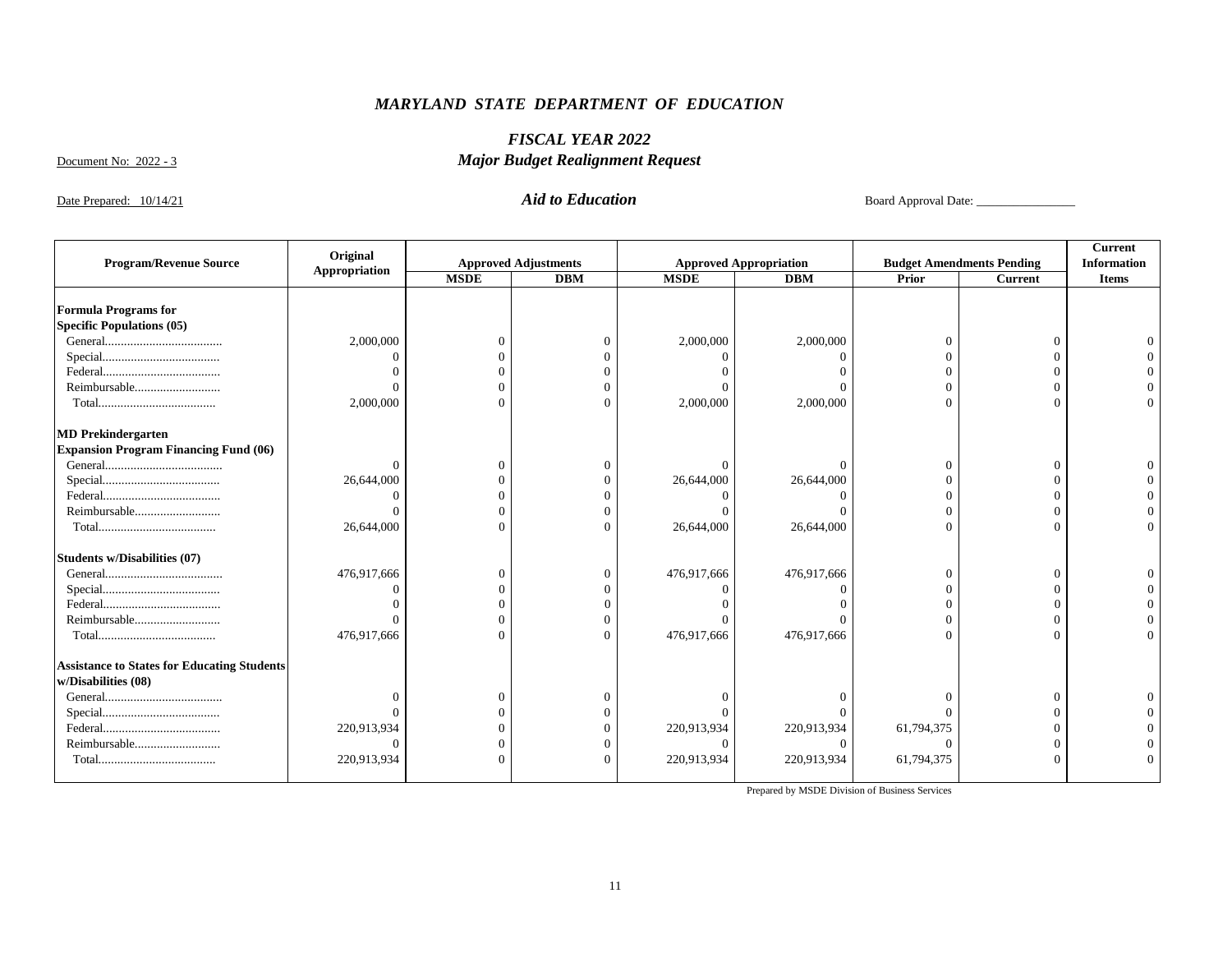### *FISCAL YEAR 2022 Major Budget Realignment Request*

Document No: 2022 - 3

Date Prepared: 10/14/21 *Aid to Education* Board Approval Date: \_\_\_\_\_\_\_\_\_\_\_\_\_\_\_\_

|                                               | Original      |             |                             |             |                               |               |                                  | <b>Current</b>     |
|-----------------------------------------------|---------------|-------------|-----------------------------|-------------|-------------------------------|---------------|----------------------------------|--------------------|
| <b>Program/Revenue Source</b>                 | Appropriation |             | <b>Approved Adjustments</b> |             | <b>Approved Appropriation</b> |               | <b>Budget Amendments Pending</b> | <b>Information</b> |
|                                               |               | <b>MSDE</b> | <b>DBM</b>                  | <b>MSDE</b> | <b>DBM</b>                    | Prior         | <b>Current</b>                   | <b>Items</b>       |
| <b>Educationally Deprived Children (12)</b>   |               |             |                             |             |                               |               |                                  |                    |
|                                               |               | $\Omega$    |                             |             |                               |               |                                  |                    |
|                                               |               |             |                             |             |                               |               |                                  |                    |
|                                               | 297,700,581   |             |                             | 297,700,581 | 297,700,581                   |               |                                  |                    |
| Reimbursable                                  |               |             |                             | 0           |                               |               |                                  |                    |
|                                               | 297,700,581   | $\Omega$    |                             | 297,700,581 | 297,700,581                   |               |                                  |                    |
| <b>Innovative Programs (13)</b>               |               |             |                             |             |                               |               |                                  |                    |
|                                               | 19,635,560    | $\bigcap$   |                             | 19,635,560  | 19,635,560                    |               |                                  |                    |
|                                               | 9,250,000     |             |                             | 9,250,000   | 9,250,000                     |               |                                  |                    |
|                                               | 22,849,363    |             |                             | 22,849,363  | 22,849,363                    | 1,214,204,241 |                                  |                    |
| Reimbursable                                  | 90,000        | $\Omega$    |                             | 90,000      | 90,000                        |               |                                  |                    |
|                                               | 51,824,923    |             |                             | 51,824,923  | 51,824,923                    | 1,214,204,241 |                                  |                    |
| Language Assistance (15)                      |               |             |                             |             |                               |               |                                  |                    |
|                                               |               |             |                             |             |                               |               |                                  |                    |
|                                               |               |             |                             |             |                               |               |                                  |                    |
|                                               | 10,395,537    |             |                             | 10,395,537  | 10,395,537                    |               |                                  |                    |
| Reimbursable                                  |               | $\Omega$    |                             |             |                               |               |                                  |                    |
|                                               | 10,395,537    | $\bigcap$   |                             | 10,395,537  | 10,395,537                    |               |                                  |                    |
| <b>Career &amp; Technology Education (18)</b> |               |             |                             |             |                               |               |                                  |                    |
|                                               |               | $\Omega$    |                             |             |                               |               |                                  |                    |
|                                               |               |             |                             |             |                               |               |                                  |                    |
|                                               | 15,337,000    |             |                             | 15,337,000  | 15,337,000                    |               |                                  |                    |
| Reimbursable                                  |               |             |                             |             |                               |               |                                  |                    |
|                                               | 15,337,000    |             |                             | 15,337,000  | 15,337,000                    |               |                                  |                    |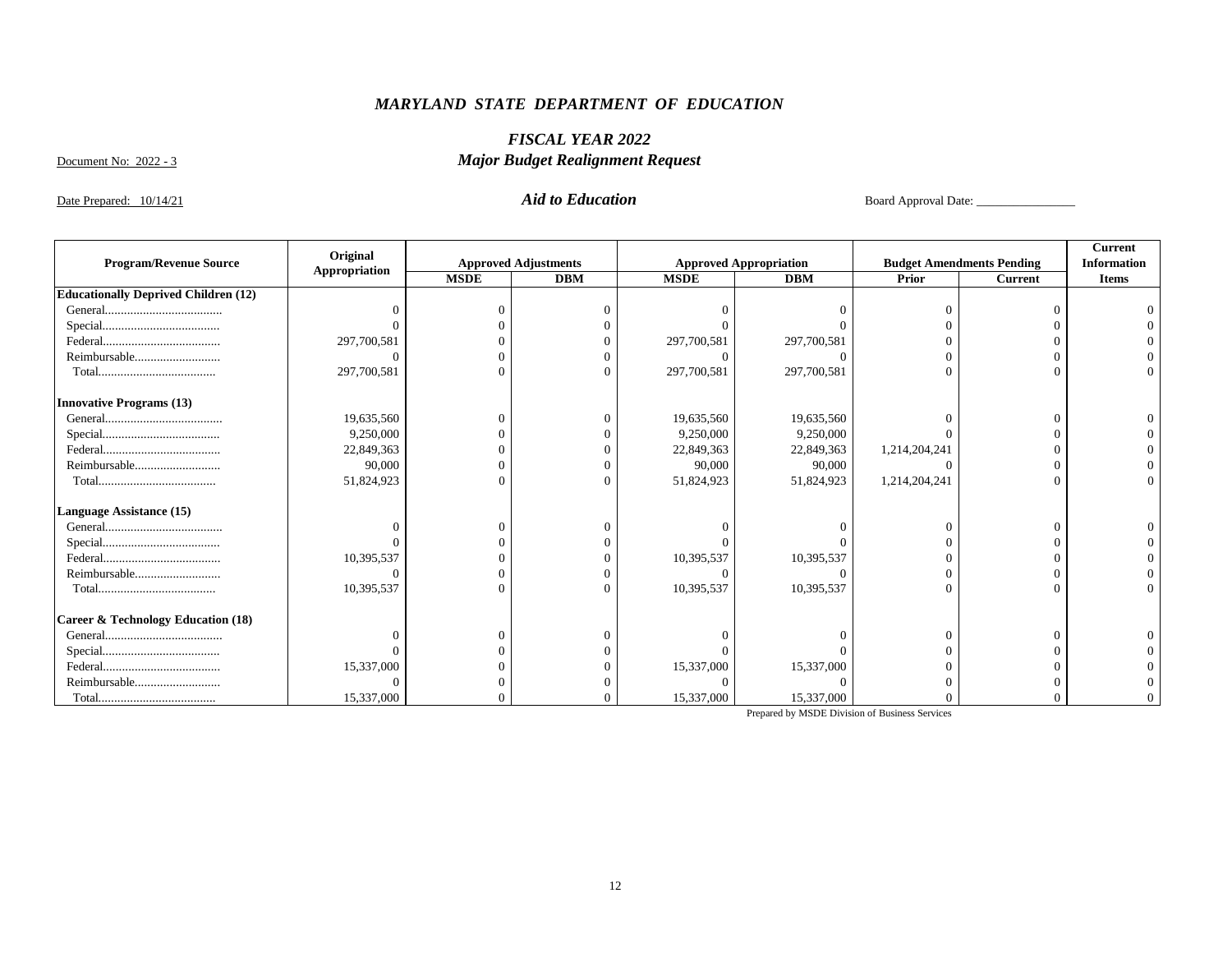### *FISCAL YEAR 2022 Major Budget Realignment Request*

Document No: 2022 - 3

Date Prepared: 10/14/21 *Aid to Education* Board Approval Date: \_\_\_\_\_\_\_\_\_\_\_\_\_\_\_\_

|                                         | Original      |             |                             |             |                               |       |                                  | Current            |
|-----------------------------------------|---------------|-------------|-----------------------------|-------------|-------------------------------|-------|----------------------------------|--------------------|
| <b>Program/Revenue Source</b>           | Appropriation |             | <b>Approved Adjustments</b> |             | <b>Approved Appropriation</b> |       | <b>Budget Amendments Pending</b> | <b>Information</b> |
|                                         |               | <b>MSDE</b> | <b>DBM</b>                  | <b>MSDE</b> | <b>DBM</b>                    | Prior | <b>Current</b>                   | <b>Items</b>       |
| <b>Limited English Proficiency (24)</b> |               |             |                             |             |                               |       |                                  |                    |
|                                         | 334,286,759   | $\Omega$    |                             | 334,286,759 | 334,286,759                   |       |                                  |                    |
|                                         |               |             |                             |             |                               |       |                                  |                    |
|                                         |               |             |                             |             |                               |       |                                  |                    |
| Reimbursable                            |               |             |                             |             |                               |       |                                  |                    |
|                                         | 334,286,759   | $\Omega$    |                             | 334,286,759 | 334,286,759                   |       |                                  |                    |
| <b>Guaranteed Tax Base (25)</b>         |               |             |                             |             |                               |       |                                  |                    |
|                                         | 49,864,008    | $\Omega$    |                             | 49,864,008  | 49,864,008                    |       |                                  |                    |
|                                         |               |             |                             |             |                               |       |                                  |                    |
|                                         |               |             |                             |             |                               |       |                                  |                    |
| Reimbursable                            |               | $\Omega$    |                             |             |                               |       |                                  |                    |
|                                         | 49,864,008    | $\Omega$    |                             | 49,864,008  | 49,864,008                    |       |                                  |                    |
| Food Services Program (27)              |               |             |                             |             |                               |       |                                  |                    |
|                                         | 15,166,664    | $\Omega$    |                             | 15,166,664  | 15,166,664                    |       | $\Omega$                         |                    |
|                                         | $\Omega$      | $\Omega$    |                             |             |                               |       |                                  |                    |
|                                         | 319, 173, 827 |             |                             | 319,173,827 | 319,173,827                   |       |                                  |                    |
| Reimbursable                            |               | $\Omega$    |                             |             |                               |       |                                  |                    |
|                                         | 334,340,491   | $\Omega$    |                             | 334,340,491 | 334,340,491                   |       |                                  |                    |
| <b>Transportation (39)</b>              |               |             |                             |             |                               |       |                                  |                    |
|                                         | 288,056,237   | $\Omega$    |                             | 288,056,237 | 288,056,237                   |       | $\Omega$                         |                    |
|                                         |               | $\Omega$    |                             |             |                               |       |                                  |                    |
|                                         |               |             |                             |             |                               |       |                                  |                    |
| Reimbursable                            |               |             |                             |             |                               |       |                                  |                    |
| ${\bf Total.} \label{thm:nonlin}$       | 288,056,237   |             |                             | 288,056,237 | 288,056,237                   |       |                                  |                    |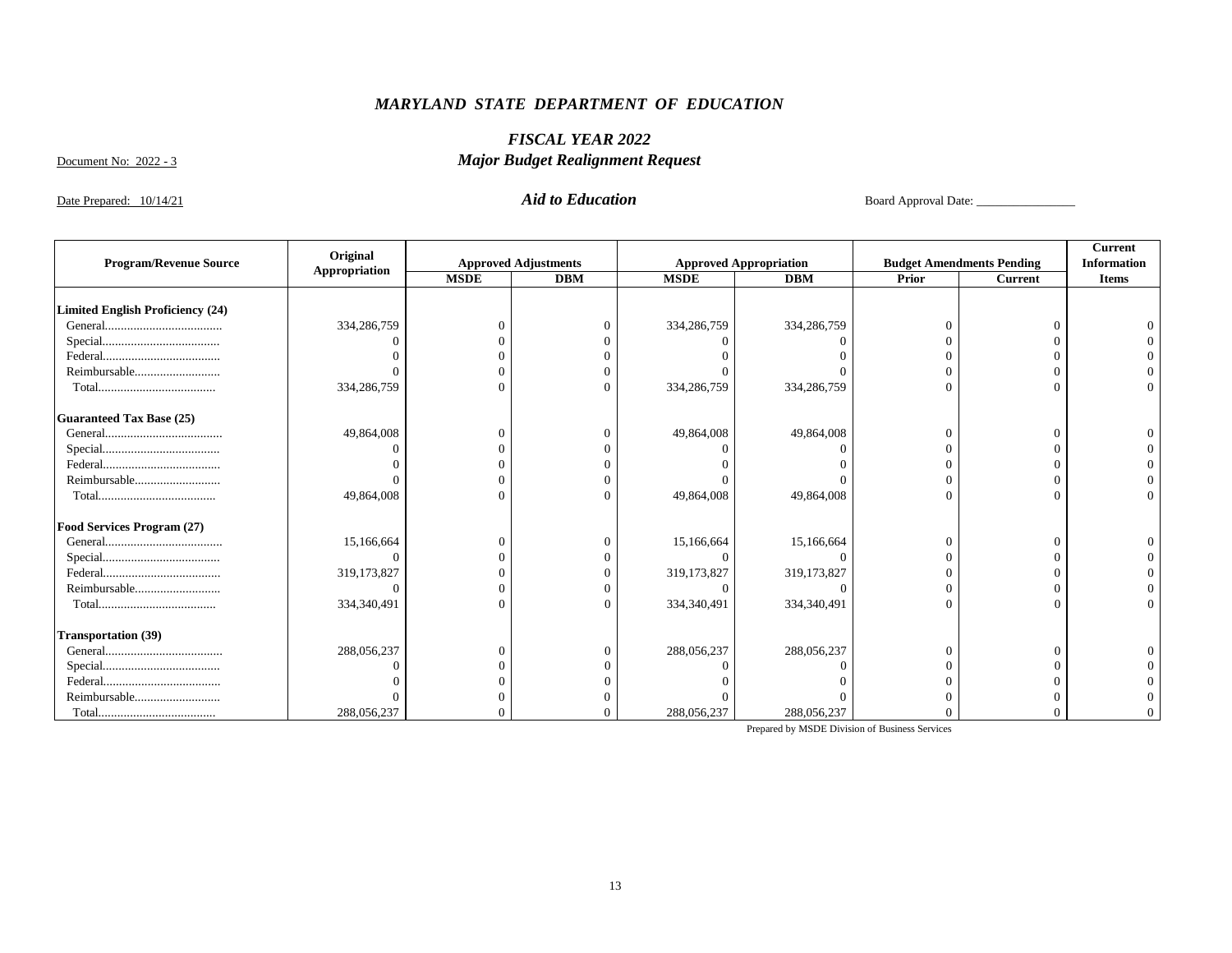### *FISCAL YEAR 2022 Major Budget Realignment Request*

Document No: 2022 - 3

Date Prepared: 10/14/21 *Aid to Education* Board Approval Date: \_\_\_\_\_\_\_\_\_\_\_\_\_\_\_\_

|                                             | Original      |             |                             |             |                               |       |                                  |                    |  |
|---------------------------------------------|---------------|-------------|-----------------------------|-------------|-------------------------------|-------|----------------------------------|--------------------|--|
| <b>Program/Revenue Source</b>               | Appropriation |             | <b>Approved Adjustments</b> |             | <b>Approved Appropriation</b> |       | <b>Budget Amendments Pending</b> | <b>Information</b> |  |
|                                             |               | <b>MSDE</b> | <b>DBM</b>                  | <b>MSDE</b> | <b>DBM</b>                    | Prior | <b>Current</b>                   | <b>Items</b>       |  |
| <b>Teacher Development (55)</b>             |               |             |                             |             |                               |       |                                  |                    |  |
|                                             | 4,520,000     |             |                             | 4,520,000   | 4,520,000                     |       |                                  |                    |  |
|                                             | 300,000       |             |                             | 300,000     | 300,000                       |       |                                  |                    |  |
|                                             | 29,999,542    |             |                             | 29,999,542  | 29,999,542                    |       |                                  |                    |  |
| Reimbursable                                |               |             |                             |             |                               |       |                                  |                    |  |
|                                             | 34,819,542    |             |                             | 34,819,542  | 34,819,542                    |       |                                  |                    |  |
| <b>Transitional Ed Funding Program (57)</b> |               |             |                             |             |                               |       |                                  |                    |  |
|                                             | 10,575,000    |             |                             | 10,575,000  | 10,575,000                    |       |                                  |                    |  |
|                                             |               |             |                             |             |                               |       |                                  |                    |  |
|                                             | 14,250,000    |             |                             | 14,250,000  | 14,250,000                    |       |                                  |                    |  |
| Reimbursable                                |               |             |                             |             |                               |       |                                  |                    |  |
|                                             | 24,825,000    |             |                             | 24,825,000  | 24,825,000                    |       |                                  |                    |  |
| Head Start (58)                             |               |             |                             |             |                               |       |                                  |                    |  |
|                                             | 3,000,000     |             |                             | 3,000,000   | 3,000,000                     |       |                                  |                    |  |
|                                             |               |             |                             |             |                               |       |                                  |                    |  |
|                                             |               |             |                             |             |                               |       |                                  |                    |  |
| Reimbursable                                |               |             |                             |             |                               |       |                                  |                    |  |
|                                             | 3,000,000     |             |                             | 3,000,000   | 3,000,000                     |       |                                  |                    |  |
| Child Care Subsidy Program (59)             |               |             |                             |             |                               |       |                                  |                    |  |
|                                             | 48,547,835    |             |                             | 48,547,835  | 48,547,835                    |       |                                  |                    |  |
|                                             |               |             |                             | $\Omega$    |                               |       |                                  |                    |  |
|                                             | 112,677,467   | 278,176,387 | 278,176,387                 | 390,853,854 | 390,853,854                   |       |                                  |                    |  |
| Reimbursable                                |               |             |                             |             |                               |       |                                  |                    |  |
|                                             | 161,225,302   | 278,176,387 | 278,176,387                 | 439,401,689 | 439,401,689                   |       |                                  |                    |  |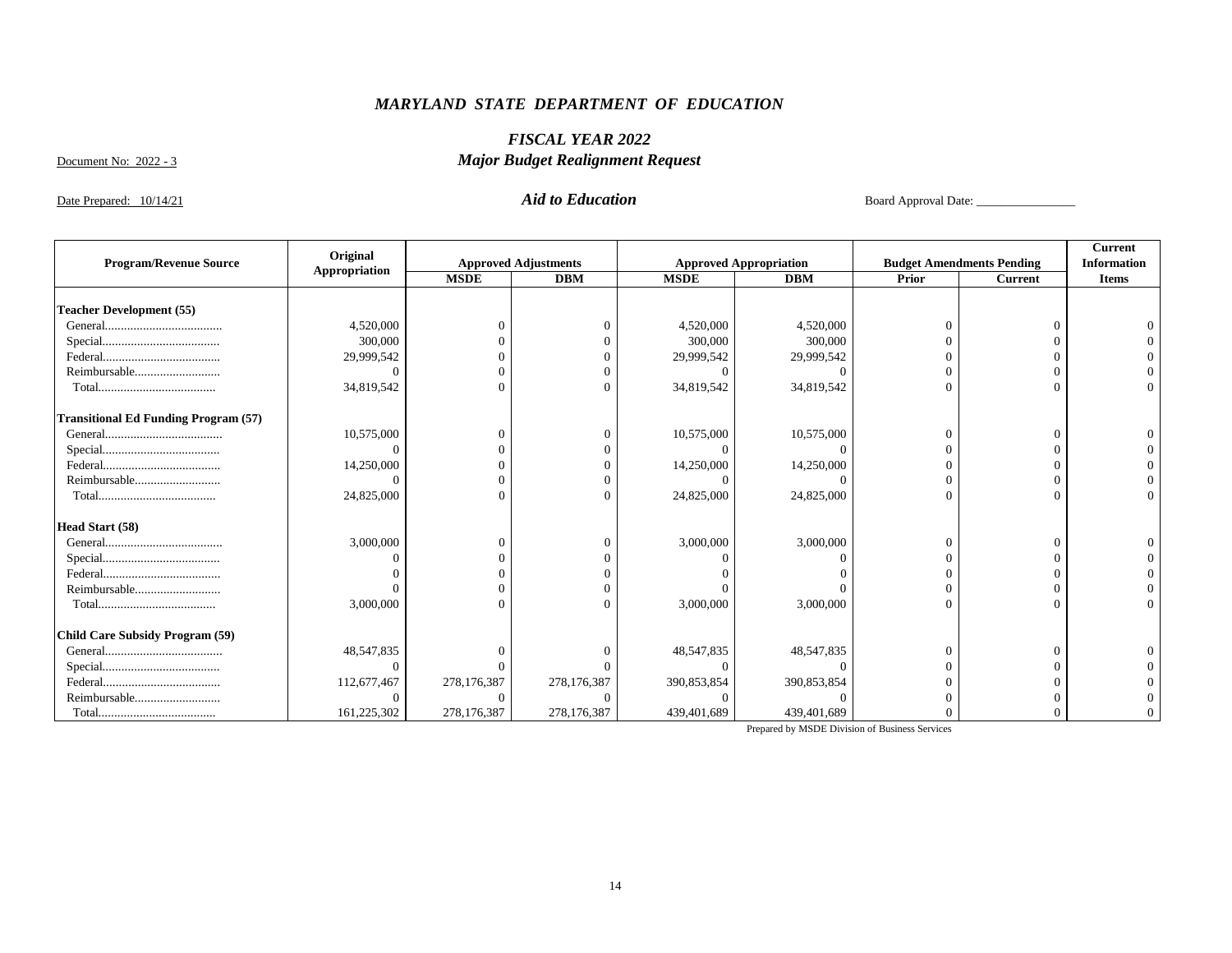### *FISCAL YEAR 2022 Major Budget Realignment Request*

Document No: 2022 - 3

Date Prepared: 10/14/21 *Aid to Education* Board Approval Date: \_\_\_\_\_\_\_\_\_\_\_\_\_\_\_\_

|                                               | Original      |             |                             |               |                               |               |                                  | Current            |
|-----------------------------------------------|---------------|-------------|-----------------------------|---------------|-------------------------------|---------------|----------------------------------|--------------------|
| <b>Program/Revenue Source</b>                 | Appropriation |             | <b>Approved Adjustments</b> |               | <b>Approved Appropriation</b> |               | <b>Budget Amendments Pending</b> | <b>Information</b> |
|                                               |               | <b>MSDE</b> | <b>DBM</b>                  | <b>MSDE</b>   | <b>DBM</b>                    | Prior         | <b>Current</b>                   | <b>Items</b>       |
|                                               |               |             |                             |               |                               |               |                                  |                    |
| <b>Innovation and Excellence in Education</b> |               |             |                             |               |                               |               |                                  |                    |
| Initiatives (60)                              |               |             |                             |               |                               |               |                                  |                    |
|                                               |               |             |                             |               |                               |               |                                  |                    |
|                                               | 602,682,080   |             |                             | 602,682,080   | 602,682,080                   |               |                                  |                    |
|                                               | 211,575,818   |             |                             | 211,575,818   | 211,575,818                   |               |                                  |                    |
| Reimbursable                                  |               |             |                             |               |                               |               |                                  |                    |
|                                               | 814,257,898   | $\Omega$    |                             | 814,257,898   | 814,257,898                   |               | $\Omega$                         |                    |
| <b>SUMMARY TOTAL</b>                          |               |             |                             |               |                               |               |                                  |                    |
|                                               | 6,573,568,723 |             |                             | 6,573,568,723 | 6,573,568,723                 |               |                                  |                    |
|                                               | 813,053,594   |             |                             | 813,053,594   | 813,053,594                   |               |                                  |                    |
|                                               | 1,288,495,799 | 278,176,387 | 278,176,387                 | 1,566,672,186 | 1,566,672,186                 | 1,275,998,616 |                                  |                    |
|                                               | 90,000        |             |                             | 90,000        | 90,000                        |               |                                  |                    |
| GRAND TOTAL                                   | 8,675,208,116 | 278,176,387 | 278,176,387                 | 8,953,384,503 | 8,953,384,503                 | 1,275,998,616 | $\Omega$                         |                    |
|                                               |               |             |                             |               |                               |               |                                  |                    |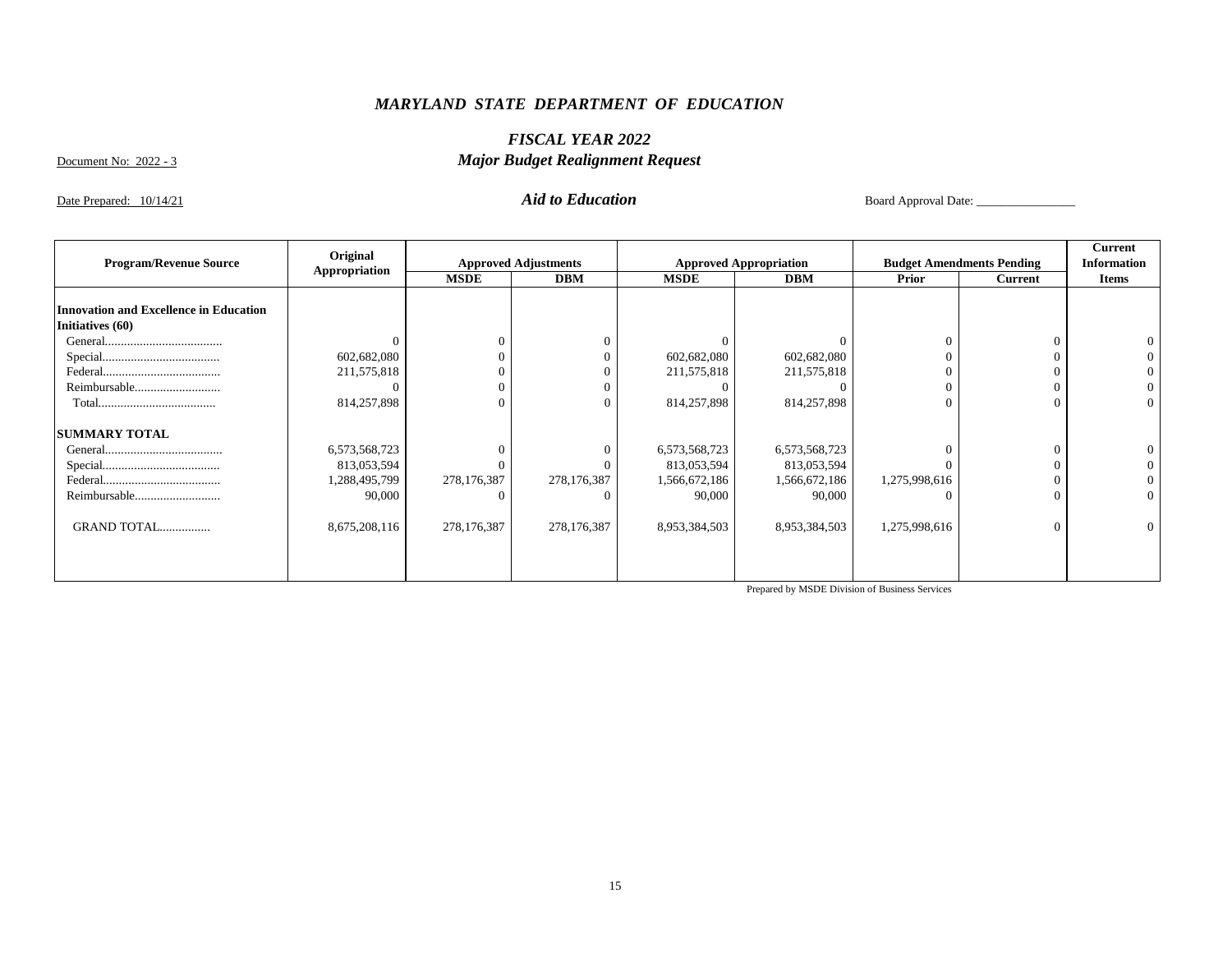### *FISCAL YEAR 2022 Major Budget Realignment Request*

Document No: 2022 - 3

Date Prepared: 10/14/21 *Funding for Educational Organizations* Board Approval Date: \_\_\_\_\_\_\_\_\_\_\_\_\_\_\_\_

|                                        | Original      |             |                             |             |                               |              |                                  | <b>Current</b>     |
|----------------------------------------|---------------|-------------|-----------------------------|-------------|-------------------------------|--------------|----------------------------------|--------------------|
| <b>Program/Revenue Source</b>          | Appropriation |             | <b>Approved Adjustments</b> |             | <b>Approved Appropriation</b> |              | <b>Budget Amendments Pending</b> | <b>Information</b> |
|                                        |               | <b>MSDE</b> | <b>DBM</b>                  | <b>MSDE</b> | <b>DBM</b>                    | <b>Prior</b> | <b>Current</b>                   | <b>Items</b>       |
|                                        |               |             |                             |             |                               |              |                                  |                    |
| MD School for the Blind (01)           |               |             |                             |             |                               |              |                                  |                    |
|                                        | 24,831,335    |             | 0                           | 24,831,335  | 24,831,335                    |              | $\Omega$                         |                    |
|                                        | $\Omega$      |             |                             |             |                               |              |                                  |                    |
|                                        |               |             |                             |             |                               |              |                                  |                    |
| Reimbursable                           |               |             |                             |             |                               |              |                                  |                    |
| ${\bf Total.} \label{thm:nonlin}$      | 24,831,335    | $\Omega$    |                             | 24,831,335  | 24,831,335                    |              |                                  |                    |
| Blind Industries & Services of MD (02) |               |             |                             |             |                               |              |                                  |                    |
|                                        | 531,115       | $\Omega$    | 0                           | 531,115     | 531,115                       |              | $\Omega$                         |                    |
|                                        | $\Omega$      |             |                             |             |                               |              |                                  |                    |
|                                        |               |             |                             |             |                               |              |                                  |                    |
| Reimbursable                           |               |             |                             |             |                               |              |                                  |                    |
|                                        | 531,115       | $\Omega$    |                             | 531,115     | 531,115                       | $\Omega$     | $\Omega$                         |                    |
| Other Institutions (03)                |               |             |                             |             |                               |              |                                  |                    |
|                                        | 5,091,088     | $\Omega$    | $\Omega$                    | 5,091,088   | 5,091,088                     | $\Omega$     | $\Omega$                         |                    |
|                                        | $\Omega$      |             |                             |             |                               |              |                                  |                    |
|                                        |               |             |                             |             |                               |              |                                  |                    |
| Reimbursable                           |               | $\bigcap$   |                             |             |                               |              |                                  |                    |
|                                        | 5,091,088     | $\Omega$    |                             | 5,091,088   | 5,091,088                     |              | $\Omega$                         |                    |
| Aid to Non-Public Schools (04)         |               |             |                             |             |                               |              |                                  |                    |
|                                        | $\Omega$      |             |                             |             |                               |              | $\Omega$                         |                    |
|                                        | 6,040,000     |             |                             | 6,040,000   | 6,040,000                     |              |                                  |                    |
|                                        |               |             |                             |             |                               |              |                                  |                    |
| Reimbursable                           |               |             |                             |             |                               |              |                                  |                    |
|                                        | 6,040,000     | $\Omega$    |                             | 6,040,000   | 6,040,000                     | $\Omega$     | $\Omega$                         |                    |
|                                        |               |             |                             |             |                               |              |                                  |                    |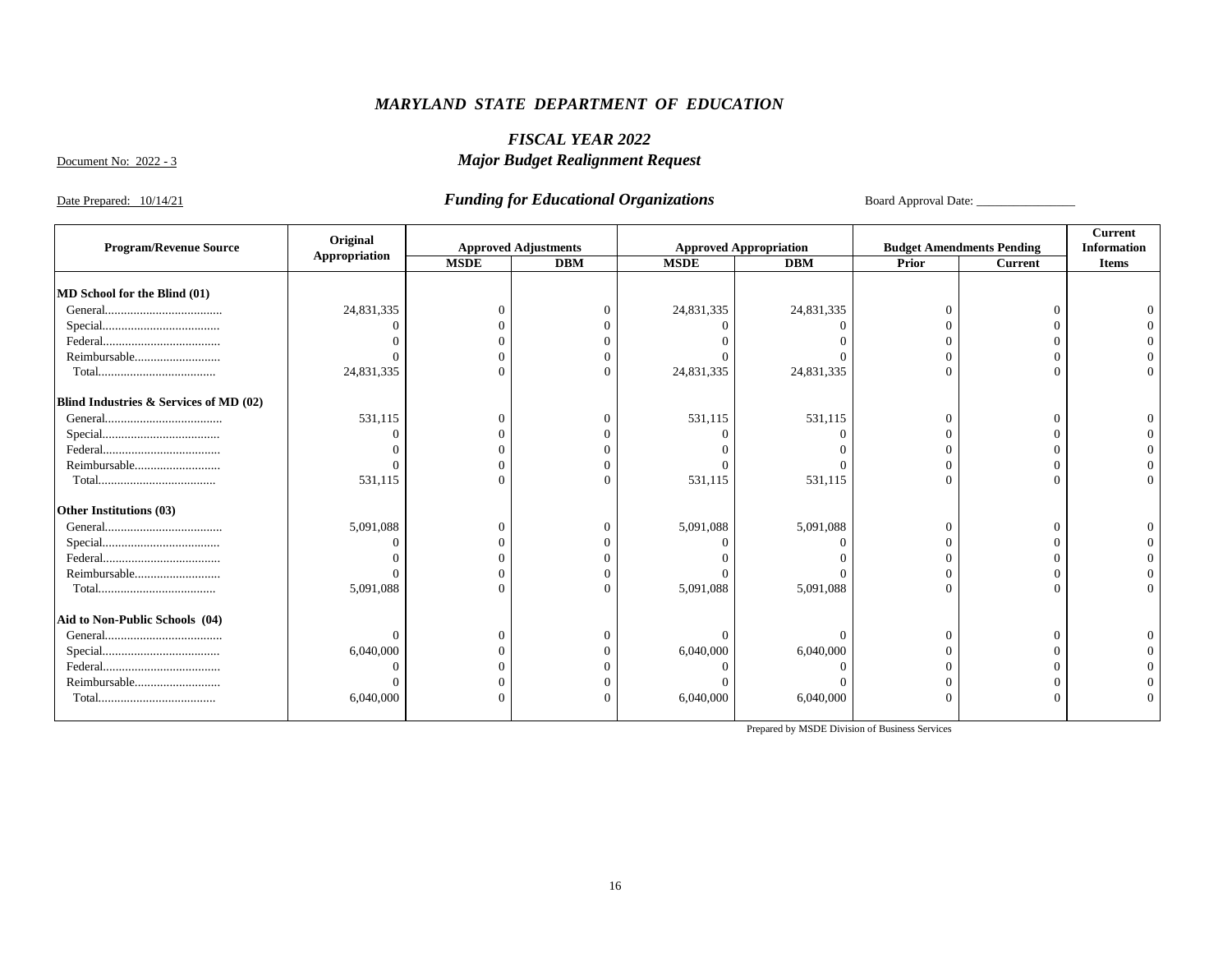### *FISCAL YEAR 2022 Major Budget Realignment Request*

Document No: 2022 - 3

Date Prepared: 10/14/21 *Funding for Educational Organizations* Board Approval Date:

|                                                   | Original      |                |                             |             |                               |       |                                  | Current            |
|---------------------------------------------------|---------------|----------------|-----------------------------|-------------|-------------------------------|-------|----------------------------------|--------------------|
| <b>Program/Revenue Source</b>                     | Appropriation |                | <b>Approved Adjustments</b> |             | <b>Approved Appropriation</b> |       | <b>Budget Amendments Pending</b> | <b>Information</b> |
|                                                   |               | <b>MSDE</b>    | <b>DBM</b>                  | <b>MSDE</b> | <b>DBM</b>                    | Prior | Current                          | <b>Items</b>       |
| <b>Broadening Options &amp; Opportunities for</b> |               |                |                             |             |                               |       |                                  |                    |
| Students Today (BOOST) (05)                       |               |                |                             |             |                               |       |                                  |                    |
|                                                   |               | $\Omega$       |                             |             |                               |       |                                  |                    |
|                                                   | 10,000,000    | $\Omega$       |                             | 10,000,000  | 10,000,000                    |       |                                  |                    |
|                                                   |               | $\Omega$       |                             |             |                               |       |                                  |                    |
|                                                   |               | $\overline{0}$ |                             |             |                               | 0     |                                  |                    |
|                                                   | 10,000,000    | $\overline{0}$ |                             | 10,000,000  | 10,000,000                    | 0     | $\Omega$                         |                    |
| <b>SUMMARY TOTAL</b>                              |               |                |                             |             |                               |       |                                  |                    |
|                                                   | 30,453,538    | $\mathbf{0}$   |                             | 30,453,538  | 30,453,538                    |       |                                  |                    |
|                                                   | 16,040,000    | $\Omega$       |                             | 16,040,000  | 16,040,000                    |       |                                  |                    |
|                                                   |               | $\overline{0}$ |                             |             |                               |       |                                  |                    |
|                                                   |               | $\overline{0}$ |                             |             |                               |       |                                  |                    |
| <b>GRAND TOTAL</b>                                | 46,493,538    | $\overline{0}$ |                             | 46,493,538  | 46,493,538                    | 0     | $\sqrt{ }$                       |                    |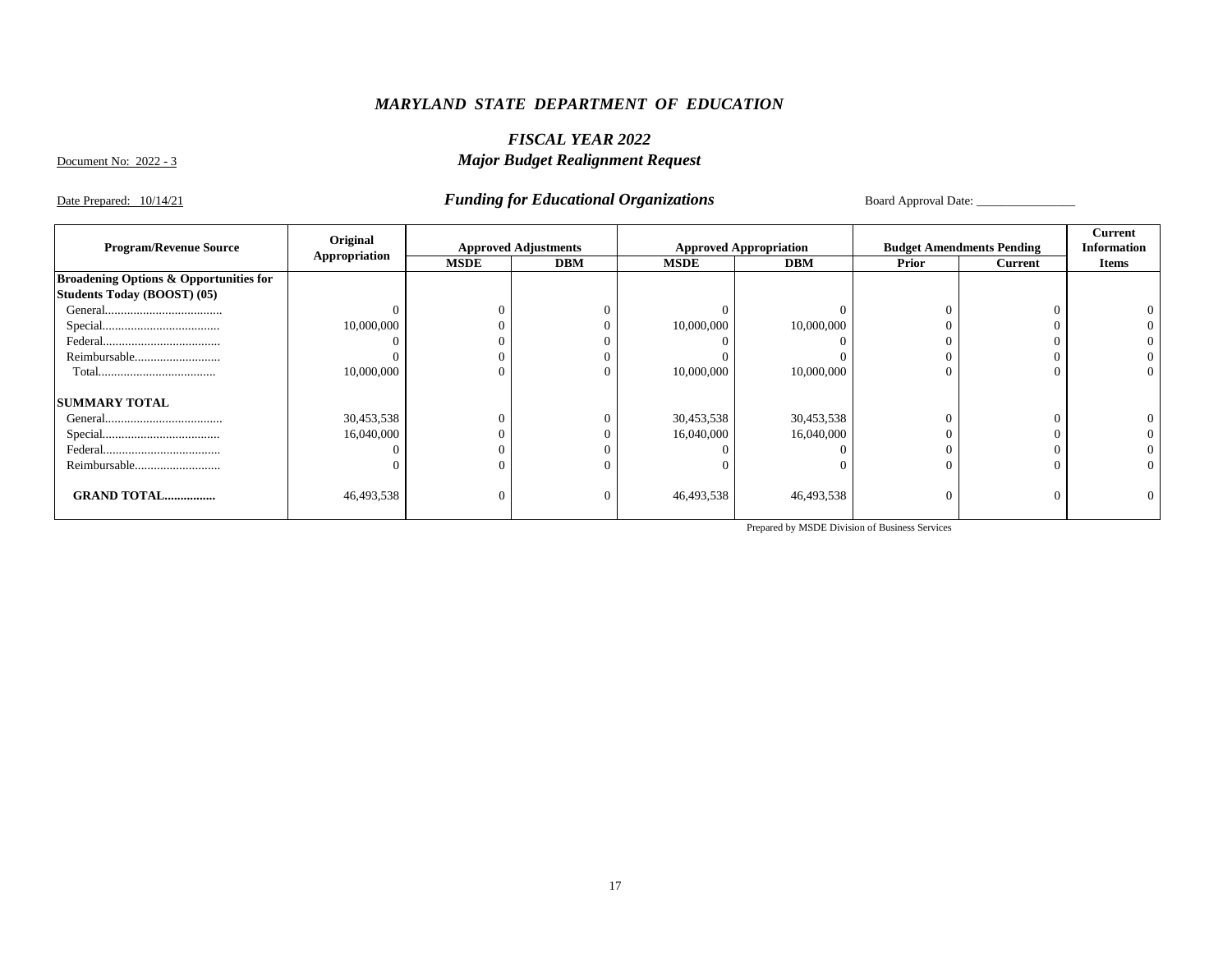### *FISCAL YEAR 2022 Major Budget Realignment Request*

Document No: 2022 - 3

Date Prepared: 10/14/21 *Children's Cabinet Interagency Fund* Board Approval Date: \_\_\_\_\_\_\_\_\_\_\_\_\_\_\_\_

|                                          | Original      |             |                             |             |                               |       |                                  | Current            |
|------------------------------------------|---------------|-------------|-----------------------------|-------------|-------------------------------|-------|----------------------------------|--------------------|
| <b>Program/Revenue Source</b>            | Appropriation |             | <b>Approved Adjustments</b> |             | <b>Approved Appropriation</b> |       | <b>Budget Amendments Pending</b> | <b>Information</b> |
|                                          |               | <b>MSDE</b> | <b>DBM</b>                  | <b>MSDE</b> | <b>DBM</b>                    | Prior | <b>Current</b>                   | <b>Items</b>       |
|                                          |               |             |                             |             |                               |       |                                  |                    |
|                                          |               |             |                             |             |                               |       |                                  |                    |
| Children's Cabinet Interagency Fund (01) |               |             |                             |             |                               |       |                                  |                    |
|                                          | 21,243,650    | (100,000)   | (100,000)                   | 21,143,650  | 21,143,650                    |       |                                  |                    |
|                                          |               |             |                             |             |                               |       |                                  |                    |
|                                          |               |             |                             |             |                               |       |                                  |                    |
| Reimbursable                             | 000,000,1     |             |                             | 1,800,000   | 1,800,000                     |       |                                  |                    |
|                                          | 23,043,650    | (100,000)   | (100,000)                   | 22,943,650  | 22,943,650                    |       | $\Omega$                         |                    |
|                                          |               |             |                             |             |                               |       |                                  |                    |
| <b>SUMMARY TOTAL</b>                     |               |             |                             |             |                               |       |                                  |                    |
|                                          | 21,243,650    | (100,000)   | (100,000)                   | 21,143,650  | 21,143,650                    |       |                                  |                    |
|                                          |               |             |                             |             |                               |       |                                  |                    |
|                                          |               |             |                             |             |                               |       |                                  |                    |
| Reimbursable                             | 1,800,000     |             |                             | 1,800,000   | 1,800,000                     |       |                                  |                    |
| <b>GRAND TOTAL</b>                       | 23,043,650    | (100,000)   | (100,000)                   | 22,943,650  | 22,943,650                    |       | $\Omega$                         |                    |
|                                          |               |             |                             |             |                               |       |                                  |                    |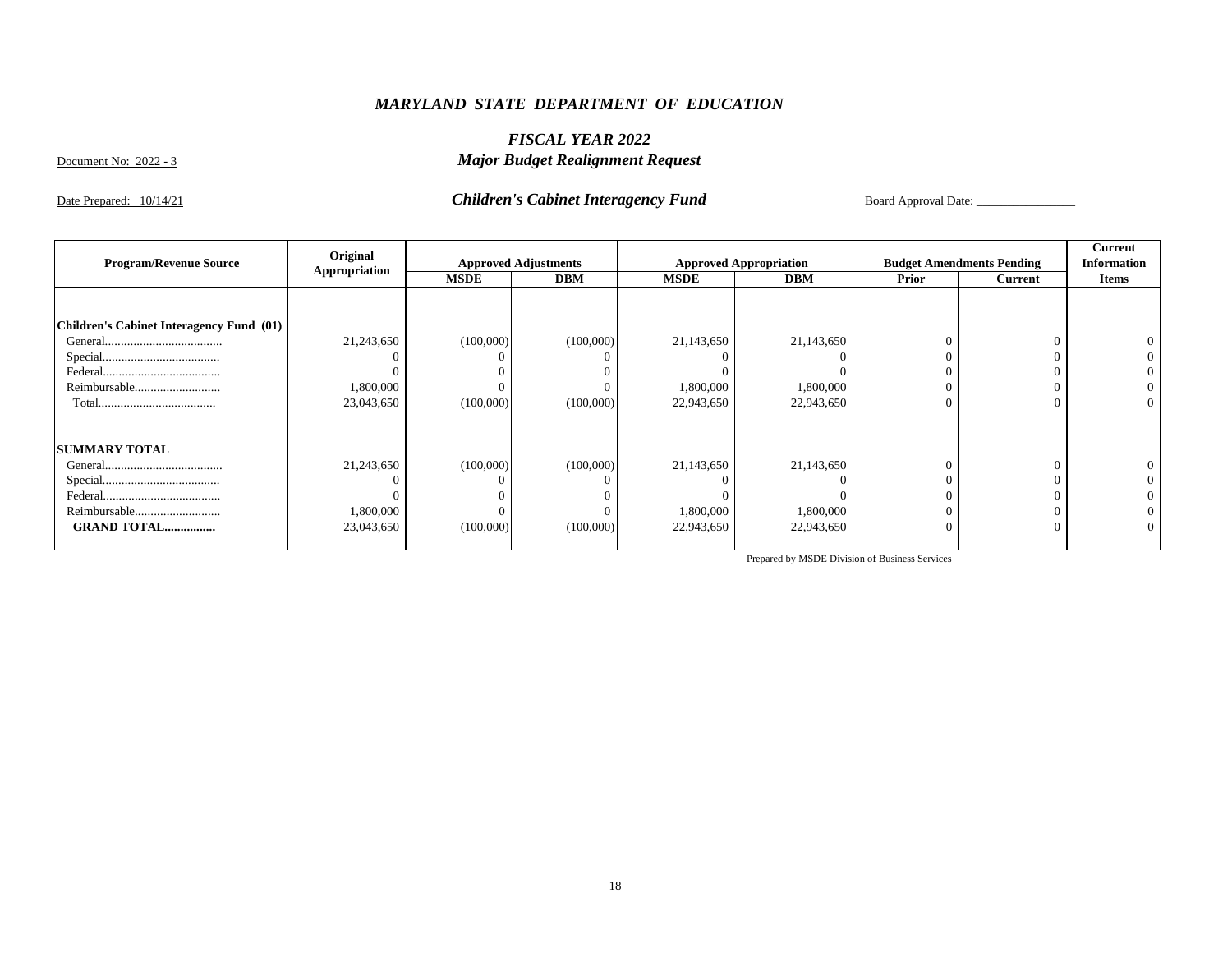### *FISCAL YEAR 2022 Major Budget Realignment Request*

Document No: 2022 - 3

#### Date Prepared: 10/14/21 *Maryland Longitudinal Data System Center*

Board Approval Date: \_\_\_\_\_\_\_\_\_\_\_\_\_\_\_\_

| <b>Program/Revenue Source</b>                             | Original      | <b>Approved Adjustments</b> |            | <b>Approved Appropriation</b> |            | <b>Budget Amendments Pending</b> |          | Current<br><b>Information</b> |
|-----------------------------------------------------------|---------------|-----------------------------|------------|-------------------------------|------------|----------------------------------|----------|-------------------------------|
|                                                           | Appropriation | <b>MSDE</b>                 | <b>DBM</b> | <b>MSDE</b>                   | <b>DBM</b> | Prior                            | Current  | <b>Items</b>                  |
|                                                           |               |                             |            |                               |            |                                  |          |                               |
| <b>Maryland Longitudinal Data System</b><br>Center $(01)$ |               |                             |            |                               |            |                                  |          |                               |
|                                                           | 2,399,062     | 24,636                      | 24,636     | 2,423,698                     | 2,423,698  | $\Omega$                         | $\Omega$ |                               |
|                                                           |               |                             |            |                               |            |                                  |          |                               |
|                                                           |               |                             |            |                               |            |                                  |          |                               |
| Reimbursable                                              |               |                             |            |                               |            |                                  | 0        |                               |
|                                                           | 2,399,062     | 24,636                      | 24,636     | 2,423,698                     | 2,423,698  | $\theta$                         | $\theta$ |                               |
| <b>SUMMARY TOTAL</b>                                      |               |                             |            |                               |            |                                  |          |                               |
|                                                           | 2,399,062     | 24,636                      | 24,636     | 2,423,698                     | 2,423,698  | $\Omega$                         | $\Omega$ |                               |
|                                                           |               |                             |            |                               |            | $\Omega$                         |          |                               |
|                                                           |               |                             |            |                               |            |                                  |          |                               |
| Reimbursable                                              |               |                             |            |                               |            | $\Omega$                         |          |                               |
| <b>GRAND TOTAL</b>                                        | 2,399,062     | 24,636                      | 24,636     | 2,423,698                     | 2,423,698  | $\theta$                         | $\Omega$ |                               |
|                                                           |               |                             |            |                               |            |                                  |          |                               |
|                                                           |               |                             |            |                               |            |                                  |          |                               |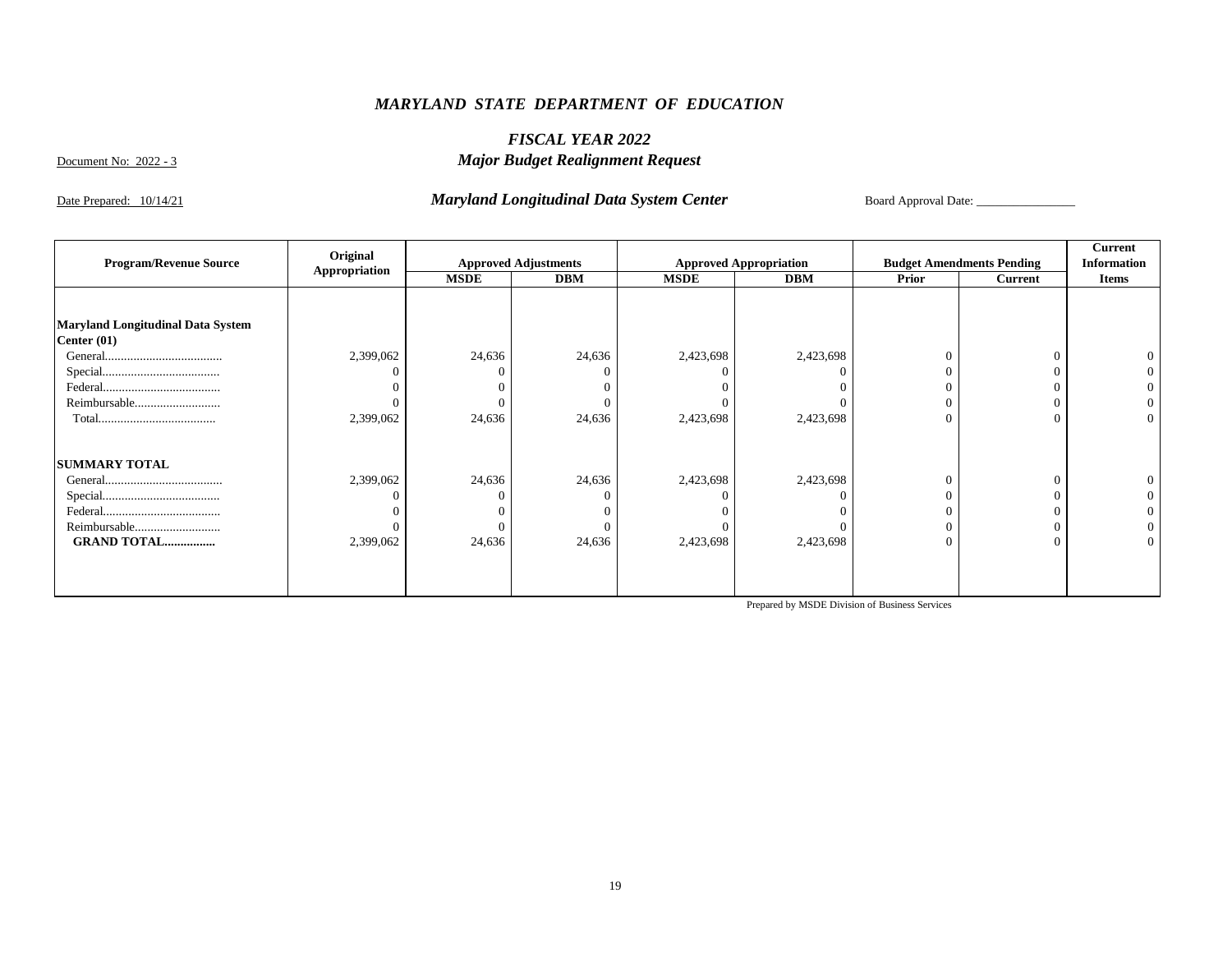### *FISCAL YEAR 2022 Major Budget Realignment Request*

Document No: 2022 - 3

### Date Prepared: 10/14/21 *Maryland Center for School Safety* Board Approval Date:

|                                            | Original      |             |                             |             |                               |          |                                  | Current            |
|--------------------------------------------|---------------|-------------|-----------------------------|-------------|-------------------------------|----------|----------------------------------|--------------------|
| <b>Program/Revenue Source</b>              | Appropriation |             | <b>Approved Adjustments</b> |             | <b>Approved Appropriation</b> |          | <b>Budget Amendments Pending</b> | <b>Information</b> |
|                                            |               | <b>MSDE</b> | <b>DBM</b>                  | <b>MSDE</b> | <b>DBM</b>                    | Prior    | <b>Current</b>                   | <b>Items</b>       |
|                                            |               |             |                             |             |                               |          |                                  |                    |
|                                            |               |             |                             |             |                               |          |                                  |                    |
| Maryland Center for School Safety -        |               |             |                             |             |                               |          |                                  |                    |
| <b>Operations (01)</b>                     |               |             |                             |             |                               |          |                                  |                    |
|                                            | 2,503,797     | 27,470      | 27,470                      | 2,531,267   | 2,531,267                     | $\Omega$ | $\Omega$                         |                    |
|                                            | $\Omega$      |             |                             |             |                               |          |                                  |                    |
|                                            | $\Omega$      |             |                             |             |                               |          |                                  |                    |
| Reimbursable                               | 43,000        |             | 0                           | 43,000      | 43,000                        |          |                                  |                    |
|                                            | 2,546,797     | 27,470      | 27,470                      | 2,574,267   | 2,574,267                     | $\Omega$ | $\Omega$                         |                    |
| <b>Maryland Center for School Safety -</b> |               |             |                             |             |                               |          |                                  |                    |
| Grants (02)                                |               |             |                             |             |                               |          |                                  |                    |
|                                            | 12,000,000    | $\Omega$    | 0                           | 12,000,000  | 12,000,000                    | $\Omega$ | $\Omega$                         |                    |
|                                            | 10,600,000    |             |                             | 10,600,000  | 10,600,000                    |          |                                  |                    |
|                                            | 0             |             |                             |             |                               |          |                                  |                    |
| Reimbursable                               | $\Omega$      | $\Omega$    |                             |             |                               | $\Omega$ |                                  |                    |
| ${\bf Total.} \label{thm:nonlin}$          | 22,600,000    | $\Omega$    |                             | 22,600,000  | 22,600,000                    | $\Omega$ | $\Omega$                         |                    |
| <b>SUMMARY TOTAL</b>                       |               |             |                             |             |                               |          |                                  |                    |
|                                            | 14,503,797    | 27,470      | 27,470                      | 14,531,267  | 14,531,267                    | $\Omega$ | $\Omega$                         |                    |
|                                            | 10,600,000    |             |                             | 10,600,000  | 10,600,000                    |          |                                  |                    |
|                                            | $\Omega$      |             |                             |             |                               |          |                                  |                    |
| Reimbursable                               | 43,000        |             |                             | 43,000      | 43,000                        | $\Omega$ |                                  |                    |
| <b>GRAND TOTAL</b>                         | 25,146,797    | 27,470      | 27,470                      | 25,174,267  | 25,174,267                    | $\Omega$ | $\Omega$                         |                    |
|                                            |               |             |                             |             |                               |          |                                  |                    |
|                                            |               |             |                             |             |                               |          |                                  |                    |
|                                            |               |             |                             |             |                               |          |                                  |                    |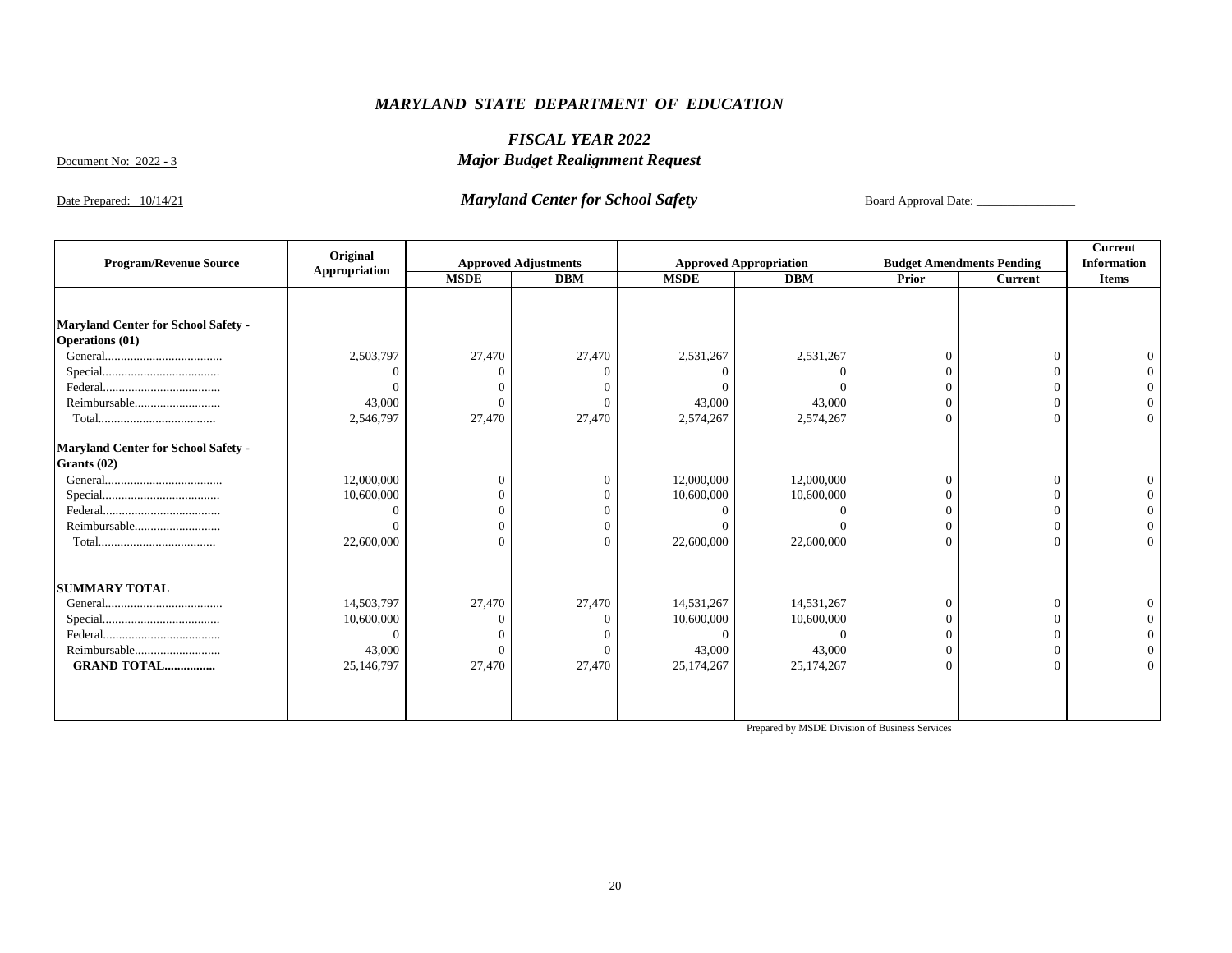### *MARYLAND STATE DEPARTMENT OF EDUCATION FISCAL YEAR 2022 Major Budget Realignment Request*

Document No: 2022 - 3

Date Prepared: 10/14/21 *Interagency Commission on School Construction* Board Approval Date: \_\_\_\_\_\_\_\_\_\_\_\_\_\_\_\_

|                                               | Original      |             |                             |             |                               |          |                                  | <b>Current</b>     |
|-----------------------------------------------|---------------|-------------|-----------------------------|-------------|-------------------------------|----------|----------------------------------|--------------------|
| <b>Program/Revenue Source</b>                 | Appropriation |             | <b>Approved Adjustments</b> |             | <b>Approved Appropriation</b> |          | <b>Budget Amendments Pending</b> | <b>Information</b> |
|                                               |               | <b>MSDE</b> | <b>DBM</b>                  | <b>MSDE</b> | <b>DBM</b>                    | Prior    | <b>Current</b>                   | <b>Items</b>       |
|                                               |               |             |                             |             |                               |          |                                  |                    |
|                                               |               |             |                             |             |                               |          |                                  |                    |
| <b>Interagency Commission on School</b>       |               |             |                             |             |                               |          |                                  |                    |
| <b>Construction (01)</b>                      |               |             |                             |             |                               |          |                                  |                    |
|                                               | 4,632,782     | (323, 659)  | (323, 659)                  | 4,309,123   | 4,309,123                     | $\Omega$ | $\sqrt{ }$                       |                    |
|                                               |               |             |                             |             |                               |          |                                  |                    |
|                                               |               |             |                             |             |                               |          |                                  |                    |
| Reimbursable                                  |               |             |                             |             |                               | 0        |                                  |                    |
|                                               | 4,632,782     | (323, 659)  | (323, 659)                  | 4,309,123   | 4,309,123                     | $\Omega$ | $\sqrt{ }$                       |                    |
|                                               |               |             |                             |             |                               |          |                                  |                    |
| Capital Appropriation - Interagency           |               |             |                             |             |                               |          |                                  |                    |
| <b>Commission on School Construction (02)</b> |               |             |                             |             |                               |          |                                  |                    |
|                                               | 11,500,000    |             |                             | 11,500,000  | 11,500,000                    | $\Omega$ | $\sqrt{ }$                       |                    |
|                                               |               |             |                             | $\Omega$    | 0                             |          |                                  |                    |
|                                               | 40,000,000    |             |                             | 40,000,000  | 40,000,000                    |          |                                  |                    |
| Reimbursable                                  |               |             |                             |             |                               | $\Omega$ |                                  |                    |
|                                               | 51,500,000    |             |                             | 51,500,000  | 51,500,000                    | $\Omega$ |                                  |                    |
| <b>SUMMARY TOTAL</b>                          |               |             |                             |             |                               |          |                                  |                    |
|                                               | 16, 132, 782  | (323, 659)  | (323, 659)                  | 15,809,123  | 15,809,123                    | $\Omega$ | $\sqrt{ }$                       |                    |
|                                               |               |             |                             |             |                               |          |                                  |                    |
|                                               | 40,000,000    |             |                             | 40,000,000  | 40,000,000                    |          |                                  |                    |
| Reimbursable                                  | $\Omega$      |             |                             |             | $\Omega$                      | $\Omega$ |                                  |                    |
| <b>GRAND TOTAL</b>                            | 56,132,782    | (323, 659)  | (323, 659)                  | 55,809,123  | 55,809,123                    | $\Omega$ |                                  |                    |
|                                               |               |             |                             |             |                               |          |                                  |                    |
|                                               |               |             |                             |             |                               |          |                                  |                    |
|                                               |               |             |                             |             |                               |          |                                  |                    |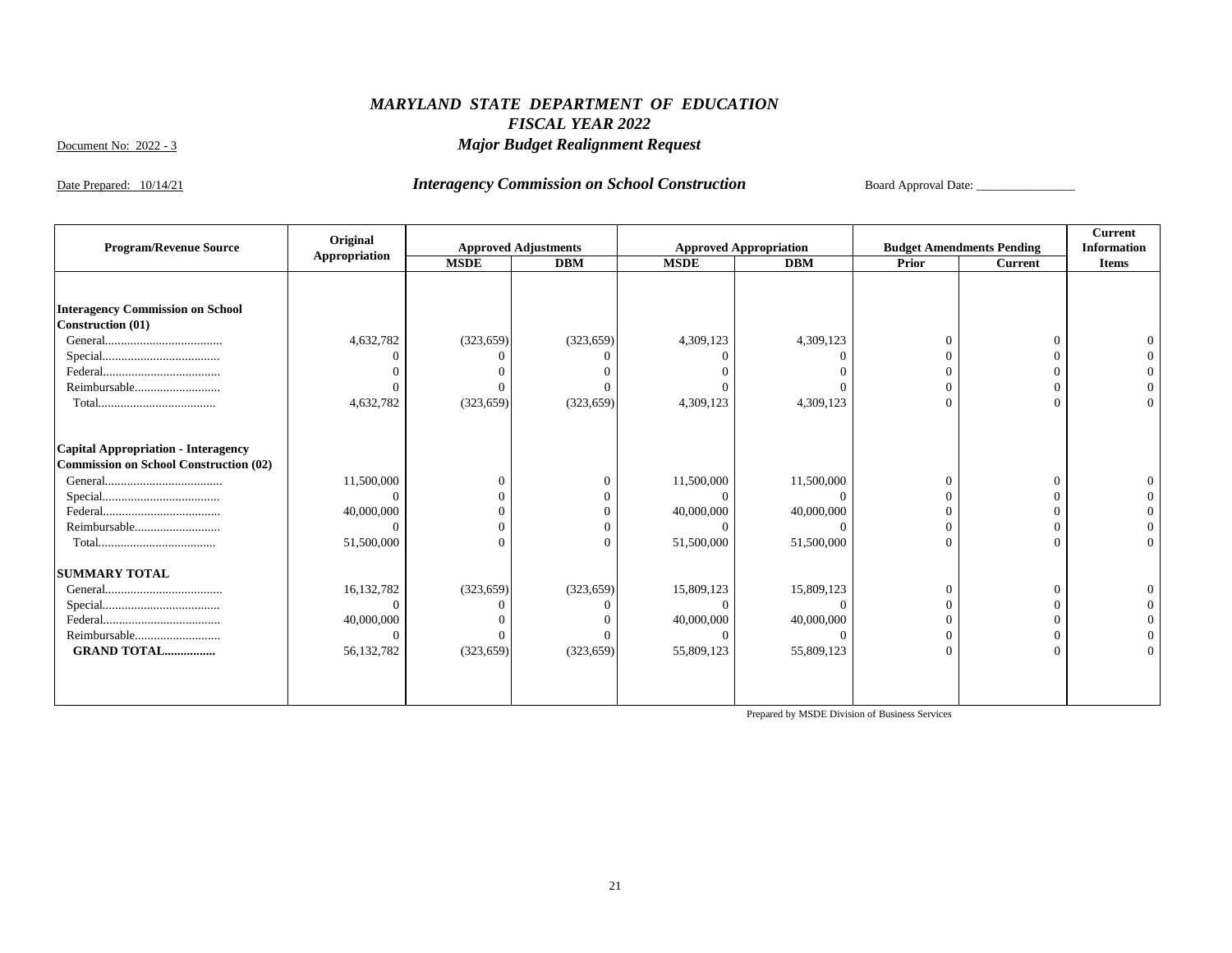### *FISCAL YEAR 2022 Major Budget Realignment Request*

Document No: 2022 - 3

### Date Prepared: 10/14/21 *Office of the Inspector General of Education* Board Approval Date:

|                                   | Original      |             |                             |             |                               |          |                                  | <b>Current</b>     |
|-----------------------------------|---------------|-------------|-----------------------------|-------------|-------------------------------|----------|----------------------------------|--------------------|
| <b>Program/Revenue Source</b>     | Appropriation |             | <b>Approved Adjustments</b> |             | <b>Approved Appropriation</b> |          | <b>Budget Amendments Pending</b> | <b>Information</b> |
|                                   |               | <b>MSDE</b> | <b>DBM</b>                  | <b>MSDE</b> | <b>DBM</b>                    | Prior    | Current                          | <b>Items</b>       |
|                                   |               |             |                             |             |                               |          |                                  |                    |
| Office of the Inspector General - |               |             |                             |             |                               |          |                                  |                    |
| <b>Operations (01)</b>            |               |             |                             |             |                               |          |                                  |                    |
|                                   | 1,413,910     | (512, 421)  | (512, 421)                  | 901,489     | 901,489                       | $\Omega$ | $\Omega$                         |                    |
|                                   |               |             |                             |             |                               |          |                                  |                    |
|                                   |               |             |                             |             |                               |          |                                  |                    |
| Reimbursable                      |               |             |                             |             |                               | $\Omega$ | $\Omega$                         |                    |
|                                   | 1,413,910     | (512, 421)  | (512, 421)                  | 901,489     | 901,489                       | $\theta$ | $\theta$                         |                    |
| <b>SUMMARY TOTAL</b>              |               |             |                             |             |                               |          |                                  |                    |
|                                   | 1,413,910     | (512, 421)  | (512, 421)                  | 901,489     | 901,489                       | $\Omega$ | $\Omega$                         |                    |
|                                   |               |             |                             |             |                               |          |                                  |                    |
|                                   |               |             |                             |             |                               |          |                                  |                    |
| Reimbursable                      |               |             |                             |             |                               | $\Omega$ | 0                                |                    |
| <b>GRAND TOTAL</b>                | 1,413,910     | (512, 421)  | (512, 421)                  | 901,489     | 901,489                       | $\Omega$ | $\Omega$                         |                    |
|                                   |               |             |                             |             |                               |          |                                  |                    |
|                                   |               |             |                             |             |                               |          |                                  |                    |
|                                   |               |             |                             |             |                               |          |                                  |                    |